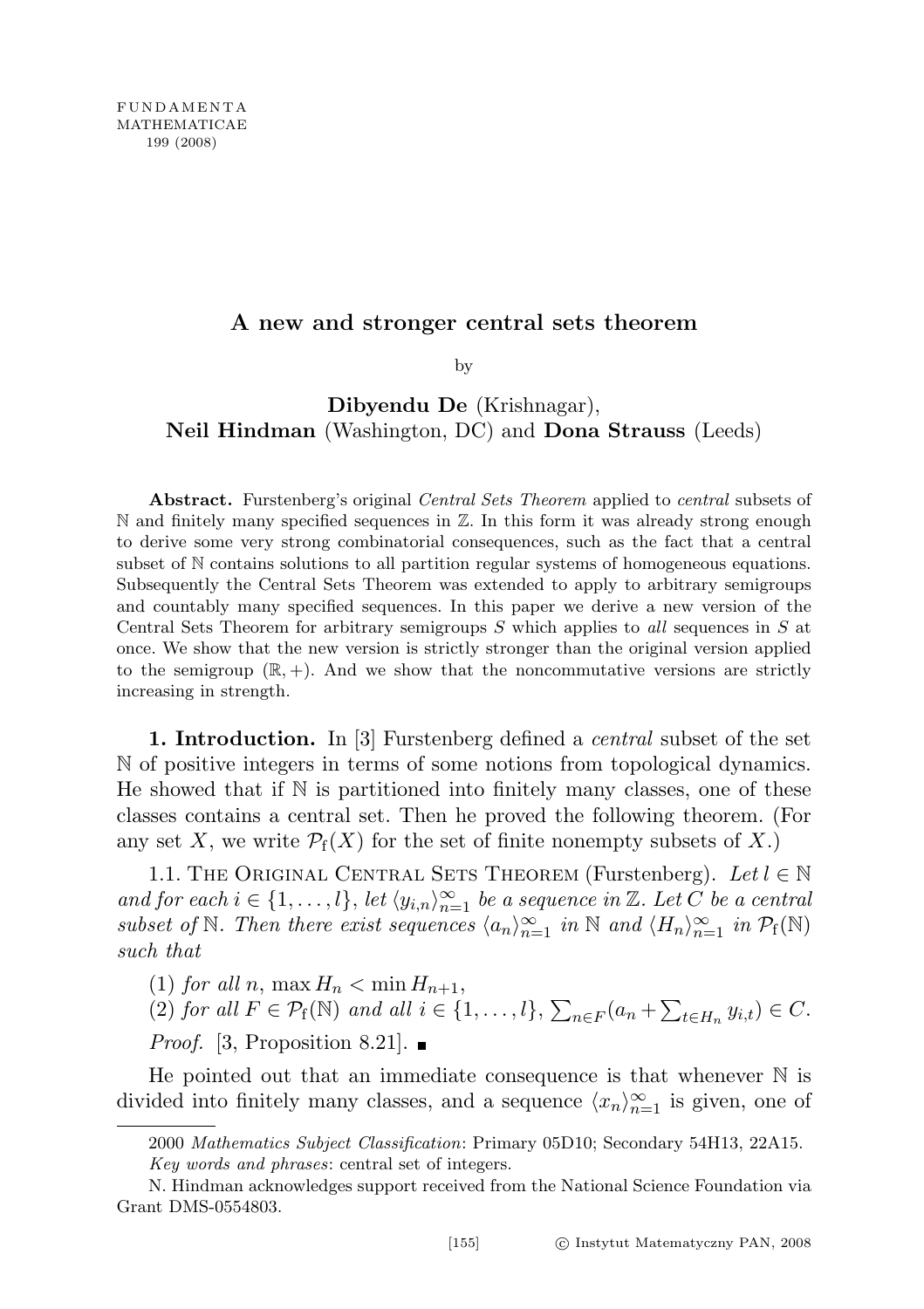the classes must contain arbitrarily long arithmetic progressions with the increment  $d \in FS(\langle x_n\rangle_{n=1}^{\infty}) = {\sum_{n \in F} x_n : F \in \mathcal{P}_{f}(\mathbb{N})}.$  (To see this, let  $l \in \mathbb{N}$  and for  $i \in \{0, 1, \ldots, l\}$  let  $y_{i,n} = i \cdot x_n$ . Pick a cell of the partition which contains a central set C and pick  $\langle a_n \rangle_{n=1}^{\infty}$  and  $\langle H_n \rangle_{n=1}^{\infty}$  as guaranteed by the Central Sets Theorem. Now throw away all but the first term of each sequence. Let  $d = \sum_{t \in H_1} x_t$ . Then for  $i \in \{0, 1, \ldots, l\}$ ,  $a_1 + id =$  $a_1 + \sum_{t \in H_1} y_{i,t} \in C.$  Furstenberg also used central sets to prove Rado's theorem  $\overline{7}$  by showing that any central subset of N contains solutions to all partition regular systems of homogeneous linear equations.

Subsequently, after looking at an early draft of the paper [4] by Furstenberg and Katznelson which derived Ramsey-theoretic results using idempotents in enveloping semigroups, Vitaly Bergelson had the idea that one might be able to derive the conclusion of the Central Sets Theorem for a set  $C \subseteq \mathbb{N}$  which had an idempotent in the smallest ideal of  $\beta\mathbb{N}$  in its closure. (Here  $\beta N$  is the Stone–Cech compactification of N. We shall present a brief introduction to its structure later in this section.) He was right. This suggested the following definition which makes sense in any semigroup.

1.2. DEFINITION. Let S be a discrete semigroup and let C be a subset of S. Then C is central if and only if there is an idempotent  $p$  in the smallest ideal of  $\beta S$  such that  $p \in \text{cl } C$ .

In  $[1]$  it was shown, with the assistance of B. Weiss, that a subset C of  $\mathbb N$  is central according to Definition 1.2 if and only if C is central according to Furstenberg's original definition. Furstenberg's original definition extends naturally to an arbitrary semigroup and in [8] Hong-ting Shi and Hong-wei Yang showed that this extended definition is equivalent to that of Definition 1.2.

In [2], the Central Sets Theorem was extended to arbitrary semigroups. The version for commutative semigroups extended Theorem 1.1 by allowing the choice of the sequence which was used to vary as n varied. (We shall deal with noncommutative versions later.) For purposes of comparison with the noncommutative versions we introduce the following notation.

1.3. DEFINITION. Let  $(S,+)$  be a commutative semigroup, let  $a \in S$ , let  $H \in \mathcal{P}_{f}(\mathbb{N})$ , and let  $\langle y_t \rangle_{t=1}^{\infty}$  be a sequence in S. Then  $x(a, H, \langle y_i \rangle_{t=1}^{\infty}) =$  $a + \sum_{t \in H} y_t.$ 

With this notation, conclusion (2) of Theorem 1.1 becomes "for all  $F \in$  $\mathcal{P}_{f}(\mathbb{N})$  and all  $i \in \{1, ..., l\}, \sum_{n \in F} x(a_n, H_n, \langle y_{i,t} \rangle_{t=1}^{\infty}) \in C$ ."

1.4. THEOREM. Let  $(S,+)$  be a commutative semigroup. Let  $l \in \mathbb{N}$  and for each  $i \in \{1, ..., l\}$ , let  $\langle y_{i,n} \rangle_{n=1}^{\infty}$  be a sequence in S. Let C be a central subset of S. Then there exist sequences  $\langle a_n \rangle_{n=1}^{\infty}$  in S and  $\langle H_n \rangle_{n=1}^{\infty}$  in  $\mathcal{P}_{f}(\mathbb{N})$ such that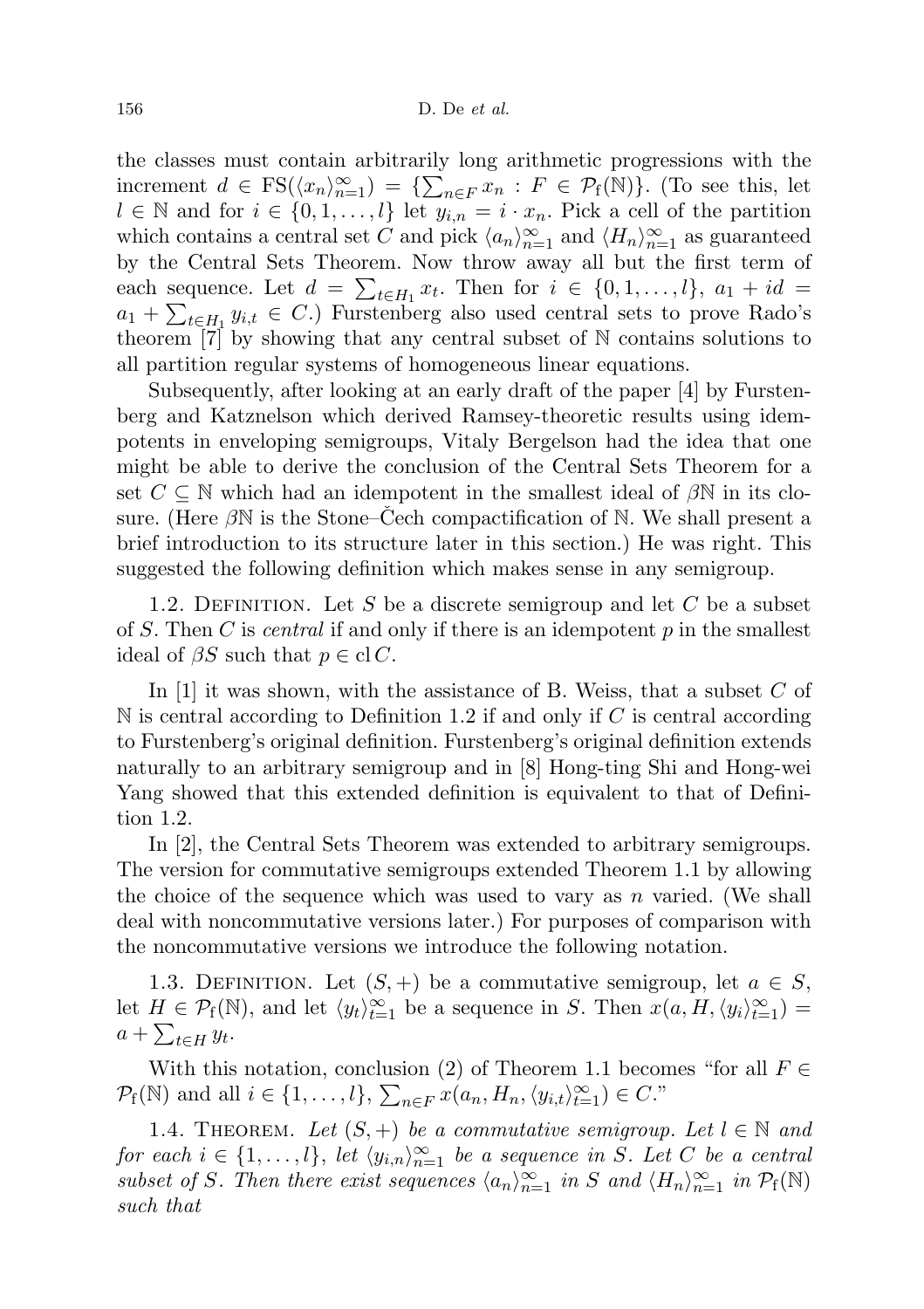- (1) for all n, max  $H_n < \min H_{n+1}$ ,
- (2) for all  $F \in \mathcal{P}_f(\mathbb{N})$  and  $f: F \to \{1, \ldots, l\}, \sum_{n \in F} x(a_n, H_n, \langle y_{f(n),t} \rangle_{t=1}^{\infty})$  $\in C$ .

*Proof.* [2, Corollary 2.10].

The alert reader may have noticed that in Theorem 1.1, C is central in  $\mathbb N$ while the sequences  $\langle y_{i,n} \rangle_{n=1}^{\infty}$  are allowed to come from Z. It is a fact, which follows from [6, Exercise 4.3.5 and Theorem 1.65], that any set central in  $(N, +)$  is also central in  $(\mathbb{Z}, +)$ , so Theorem 1.1 does follow from Theorem 1.4.

In [6] we extended the Central Sets Theorem further by dealing with countably many sequences at a time. The straightforward extension of Theorem 1.4 to countably many sequences (in which conclusion (2) would read "for all  $F \in \mathcal{P}_{f}(\mathbb{N})$  and all  $f: F \to \mathbb{N}, \sum_{n \in F} x(a_n, H_n, \langle y_{f(n),t} \rangle_{t=1}^{\infty}) \in C^{n}$  is not valid. One can see this because it would easily imply that any central set in N, and thus one cell of any finite partition of N, would contain infinite arithmetic progressions. One needs to restrict oneself to dealing with finitely many sequences at one time, so we use the following set of functions. Given sets X and Y, we write  $X_Y$  for the set of functions from X to Y.

1.5. DEFINITION.  $\Phi = \{f \in \mathbb{N} \mid \text{for all } n \in \mathbb{N}, f(n) \leq n\}.$ 

1.6. THEOREM. Let  $(S,+)$  be a commutative semigroup and for each  $i \in \mathbb{N}$ , let  $\langle y_{i,n} \rangle_{n=1}^{\infty}$  be a sequence in S. Let C be a central subset of S. Then there exist sequences  $\langle a_n \rangle_{n=1}^{\infty}$  in S and  $\langle H_n \rangle_{n=1}^{\infty}$  in  $\mathcal{P}_{f}(\mathbb{N})$  such that

- (1) for all n, max  $H_n < \min H_{n+1}$ ,
- (2) for all  $F \in \mathcal{P}_f(\mathbb{N})$  and  $f \in \Phi$ ,  $\sum_{n \in F} x(a_n, H_n, \langle y_{f(n),t} \rangle_{t=1}^{\infty}) \in C$ .

*Proof.* [6, Theorem 14.11].

In this paper we prove an extension of the Central Sets Theorem for commutative semigroups which applies to all sequences in  $S$  at once and we prove the corresponding extension for the Central Sets Theorem for noncommutative semigroups.

In Section 2 we shall derive the new commutative version. We shall also show that there exist commutative semigroups, including  $(\mathbb{R}, +)$ , in which the conclusion of Theorem 1.4 is strictly stronger than the obvious generalization of Theorem 1.1 to arbitrary commutative semigroups.

In Section 3 we shall derive the new noncommutative version and investigate those members of  $\beta S$  all of whose members satisfy the new Central Sets Theorem.

In Section 4 we shall show that in the free semigroup on  $\omega_1$  generators the new Central Sets Theorem is strictly stronger than the noncommutative version of Theorem 1.6. We shall also show in that section that in the free semigroup on  $\mathfrak c$  generators, the noncommutative version of Theorem 1.6 is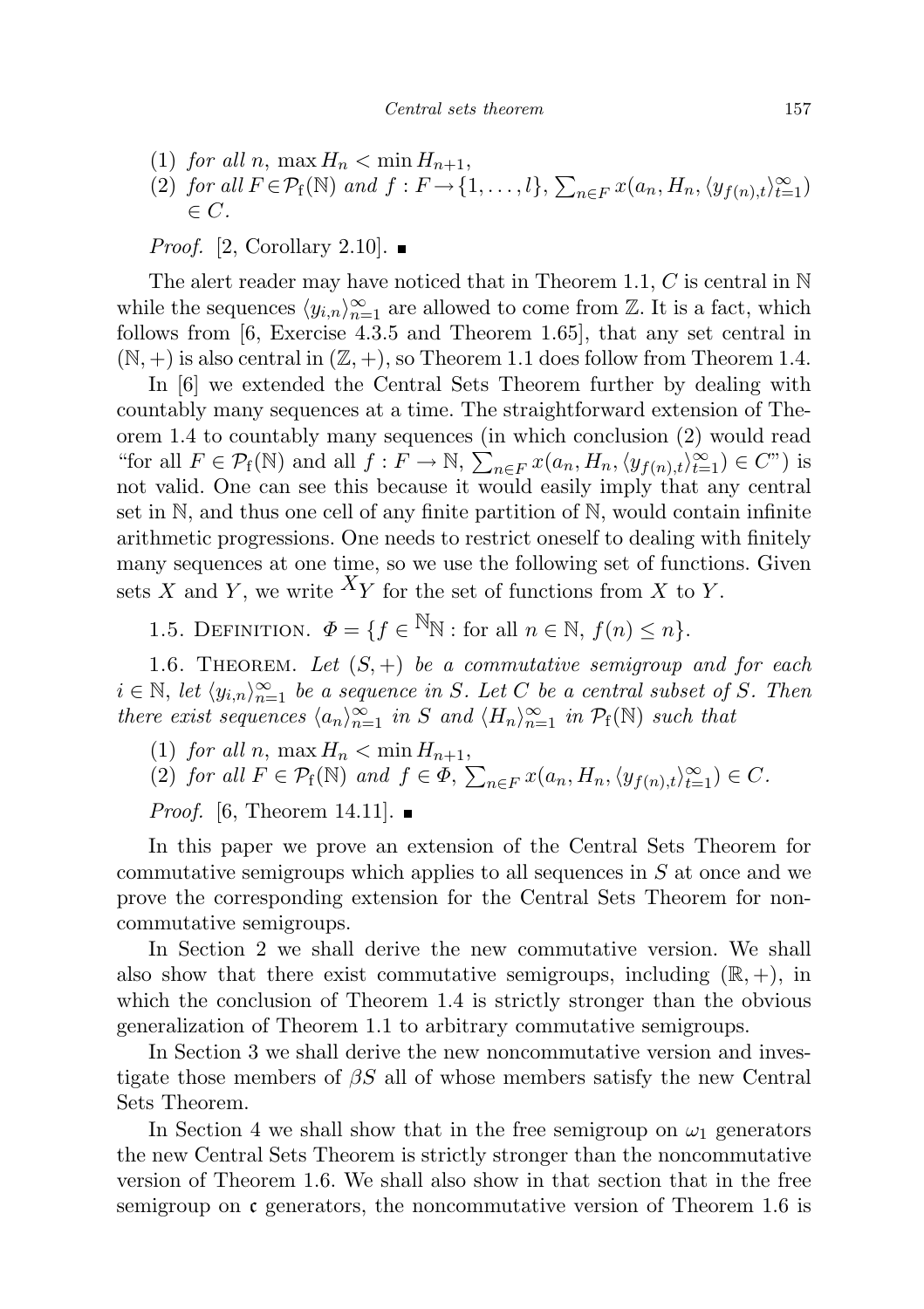strictly stronger than the noncommutative version of Theorem 1.4, which is in turn strictly stronger than the noncommutative version of Theorem 1.1.

We now present a very brief review of basic facts about  $(\beta S, \cdot)$ . For additional information see [6].

Given a discrete semigroup  $(S, \cdot)$  we take the points of the Stone–Cech compactification  $\beta S$  of S to be the ultrafilters on S, the principal ultrafilters being identified with the points of S. Given  $A \subseteq S$ ,  $A = \{p \in \beta S : A \in p\}$ , and the set  $\{\overline{A}: A \subseteq S\}$  is a basis for the open sets (and a basis for the closed sets) of  $\beta S$ . Given  $p, q \in \beta S$  and  $A \subseteq S$ ,  $A \in p \cdot q$  if and only if  ${x \in S : x^{-1}A \in q} \in p$ , where  $x^{-1}A = {y \in S : x \cdot y \in A}$ . In particular, the operation  $\cdot$  on  $\beta S$  extends the operation  $\cdot$  on S. If the operation is denoted by +, then  $A \in p + q$  if and only if  $\{x \in S : -x + A \in q\} \in p$ . The reader should be warned however, that even if S is commutative,  $\beta S$  seldom is. In particular, the algebraic centers of  $(\beta \mathbb{N}, \cdot)$  and  $(\beta \mathbb{N}, +)$  are both equal to N.

With this operation,  $(\beta S, \cdot)$  is a compact Hausdorff right topological semigroup with  $S$  contained in its topological center. That is, for each  $p$ in  $\beta S$ , the function  $\varrho_p : \beta S \to \beta S$  defined by  $\varrho_p(q) = q \cdot p$  is continuous and for each  $x \in S$ , the function  $\lambda_x : \beta S \to \beta S$  defined by  $\lambda_x(q) = x \cdot q$  is continuous. A nonempty subset I of a semigroup T is a *left ideal* provided  $T \cdot I \subseteq I$ , a right ideal provided  $I \cdot T \subseteq I$ , and a two-sided ideal (or simply an ideal) provided it is both a left ideal and a right ideal.

Any compact Hausdorff right topological semigroup T has a smallest two-sided ideal  $K(T) = \bigcup \{L : L$  is a minimal left ideal of  $T\} = \bigcup \{R : R\}$ is a minimal right ideal of  $T$ . Given a minimal left ideal  $L$  and a minimal right ideal R,  $L \cap R$  is a group, and in particular contains an idempotent. An idempotent in  $K(T)$  is a minimal idempotent. If p and q are idempotents in T we write  $p \leq q$  if and only if  $pq = qp = p$ . An idempotent is minimal with respect to this relation if and only if it is a member of the smallest ideal.

Thus a subset  $C$  of  $S$  is central if and only if it is a member of a minimal idempotent of  $\beta S$ .

2. The new commutative Central Sets Theorem. As with the older versions, the new Central Sets Theorem for commutative semigroups is a consequence of the general result for all semigroups. However, the commutative version is much simpler to state, and so we present its derivation separately.

We present a nearly self-contained proof, relying only on a few basic facts about compact right topological semigroups. We do this to make clear the simplicity of the proof of the new Central Sets Theorem. We begin with the following special case of Theorem 1.4. A subset  $C$  of  $S$  is piecewise syndetic if and only if  $\overline{C} \cap K(\beta S) \neq \emptyset$ . In particular, any central set is piecewise syndetic.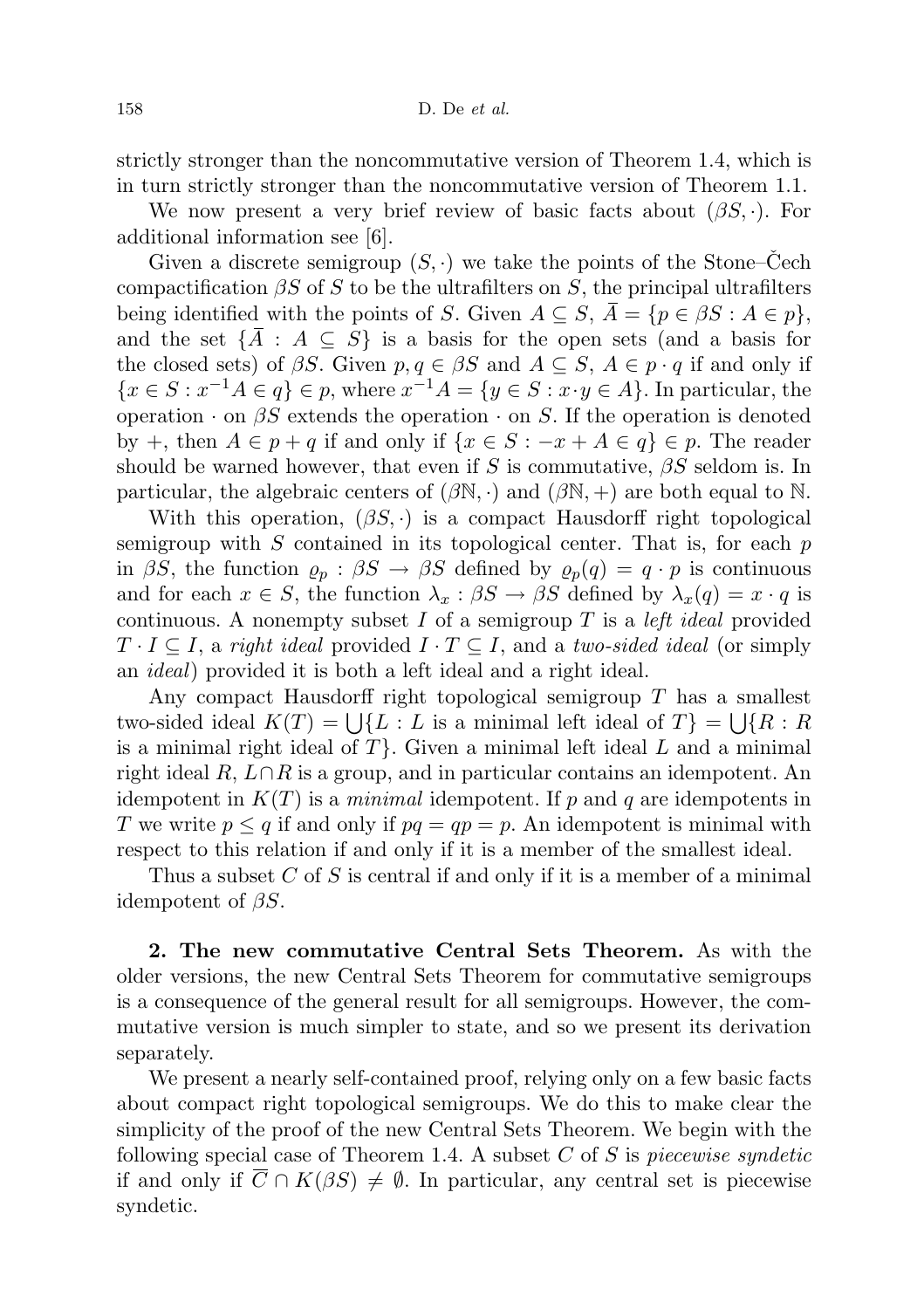As the referee pointed out, the following theorem is an immediate consequence of the corresponding result which does not require that  $\min H > m$ . (One may simply delete the first  $m$  terms of each sequence.) However, we need this version, and it is no harder to prove than the superficially more restricted version.

2.1. THEOREM. Let  $(S,+)$  be a commutative semigroup and let  $l \in \mathbb{N}$ . For each  $i \in \{1, \ldots, l\}$ , let  $\langle y_{i,n} \rangle_{n=1}^{\infty}$  be a sequence in S. Let C be a piecewise syndetic subset of S and let  $m \in \mathbb{N}$ . There exist  $a \in S$  and  $H \in \mathcal{P}_f(\mathbb{N})$  such that min  $H > m$  and for each  $i \in \{1, ..., l\}$ ,  $x(a, H, \langle y_{i,t} \rangle_{t=1}^{\infty}) \in C$ .

*Proof.* Let  $Y = \bigtimes_{t=1}^{l} \beta S$ . Then by [6, Theorem 2.22], Y is a compact right topological semigroup and if  $s \in \chi_{t=1}^l S$ , then  $\lambda_s$  is continuous. For  $i \in \mathbb{N}$ , let

$$
I_i = \{ (x(a, H, \langle y_{1,t} \rangle_{t=1}^{\infty}), \dots, x(a, H, \langle y_{l,t} \rangle_{t=1}^{\infty}) ) : a \in S, H \in \mathcal{P}_f(\mathbb{N}), \text{ and } \min H > i \}
$$

and let  $E_i = I_i \cup \{(a, \ldots, a) : a \in S\}.$ 

Let  $E = \bigcap_{i=1}^{\infty} \overline{E}_i$  and  $I = \bigcap_{i=1}^{\infty} \overline{I}_i$ . We claim that E is a subsemigroup of Y and I is an ideal of E. To see this, let  $p, q \in E$ . We show that  $p + q \in E$ and if either  $p \in I$  or  $q \in I$ , then  $p + q \in I$ . Let U be an open neighborhood of  $p + q$  and let  $i \in \mathbb{N}$ . Since  $\varrho_q$  is continuous, pick a neighborhood V of p such that  $V + q \subseteq U$ . Pick  $x \in E_i \cap V$  with  $x \in I_i$  if  $p \in I$ . If  $x \in I_i$  so that  $x = (x(a, H, \langle y_{1,t} \rangle_{t=1}^{\infty}), \ldots, x(a, H, \langle y_{l,t} \rangle_{t=1}^{\infty}))$  for some  $a \in S$  and some  $H \in \mathcal{P}_{f}(\mathbb{N})$  with  $\min H > i$ , let  $j = \max H$ . Otherwise, let  $j = i$ . Since  $\lambda_x$  is continuous, pick a neighborhood W of q such that  $x + W \subseteq U$ . Pick  $y \in E_j \cap W$  with  $y \in I_j$  if  $q \in I$ . Then  $x + y \in E_i \cap U$  and if either  $p \in I$  or  $q \in I$ , then  $x + y \in I_i \cap U$ .

By [6, Theorem 2.23],  $K(Y) = \bigtimes_{t=1}^{l} K(\beta S)$ . Pick  $p \in K(\beta S) \cap \overline{C}$ . Then  $\overline{p} = (p, \ldots, p) \in K(Y)$ . We claim that  $\overline{p} \in E$ . To see this, let U be a neighborhood of  $\bar{p}$ , let  $i \in \mathbb{N}$ , and pick  $A_1, \ldots, A_l \in p$  with  $\bigtimes_{t=1}^l \bar{A}_t \subseteq U$ . Pick  $a \in \bigcap_{t=1}^l A_t$ . Then  $\overline{a} = (a, \ldots, a) \in U \cap E_i$ . Thus  $\overline{p} \in K(Y) \cap E$ and consequently  $K(Y) \cap E \neq \emptyset$ . Then by [6, Theorem 1.65],  $K(E)$  =  $K(Y) \cap E$  and so  $\overline{p} \in K(E) \subseteq I$ . Then  $I_m \cap \mathsf{X}_{t=1}^l C \neq \emptyset$  so pick z in  $I_m \cap \bigtimes_{t=1}^l C$  and pick  $a \in S$  and  $H \in \mathcal{P}_f(\mathbb{N})$  with  $\min H > m$  such that  $z = (x(a, H, \langle y_{1,t} \rangle_{t=1}^{\infty}), \ldots, x(a, H, \langle y_{l,t} \rangle_{t=1}^{\infty})).$ 

The following is the new Central Sets Theorem for commutative semigroups.

2.2. THEOREM. Let  $(S, +)$  be a commutative semigroup and let  $\mathcal{T} = \mathbb{N}_S$ , the set of sequences in  $S$ . Let  $C$  be a central subset of  $S$ . There exist functions  $\alpha : \mathcal{P}_{f}(\mathcal{T}) \to S$  and  $H : \mathcal{P}_{f}(\mathcal{T}) \to \mathcal{P}_{f}(\mathbb{N})$  such that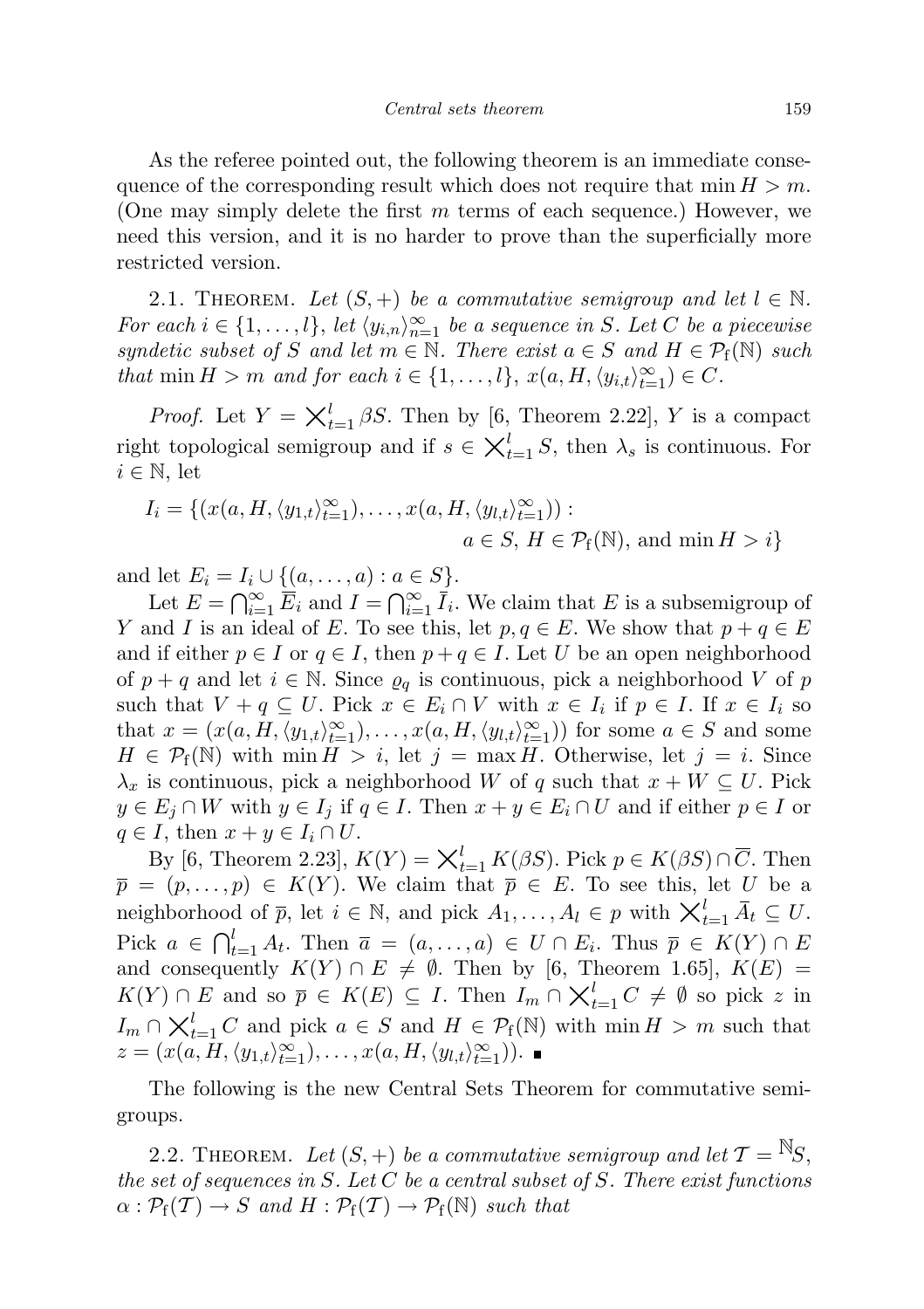160 D. De *et al.* 

- (1) if  $F, G \in \mathcal{P}_{f}(T)$  and  $F \subsetneq G$ , then  $\max H(F) < \min H(G)$ ,
- (2) whenever  $m \in \mathbb{N}$ ,  $G_1, \ldots, G_m \in \mathcal{P}_f(\mathcal{T})$ ,  $G_1 \subsetneq \cdots \subsetneq G_m$ , and for each  $i \in \{1, \ldots, m\}, \langle y_{i,n} \rangle_{n=1}^{\infty} \in G_i$ , one has

$$
\sum_{i=1}^{m} x(\alpha(G_i), H(G_i), \langle y_{i,t} \rangle_{t=1}^{\infty}) \in C.
$$

*Proof.* Pick a minimal idempotent p of  $\beta S$  such that  $C \in p$ . Let

$$
C^{\star}=\{x\in C:-x+C\in p\}.
$$

As  $p + p = p$ ,  $C^* \in p$ . Also by [6, Lemma 4.14], if  $x \in C^*$ , then  $-x + C^* \in p$ . We define  $\alpha(F) \in S$  and  $H(F) \in \mathcal{P}_{f}(\mathbb{N})$  for  $F \in \mathcal{P}_{f}(\mathcal{T})$  by induction on

- $|F|$  satisfying the following inductive hypotheses:
	- (1) if  $\emptyset \neq G \subseteq F$ , then max  $H(G) < \min H(F)$ ,
	- (2) if  $n \in \mathbb{N}, \emptyset \neq G_1 \subsetneq \cdots \subsetneq G_n = F$ , and  $\langle f_i \rangle_{i=1}^n \in \bigtimes_{i=1}^n G_i$ , then  $\sum_{i=1}^n x(\alpha(G_i), H(G_i), f_i) \in C^*$ .

Assume first that  $F = \{f\}$ . By Theorem 2.1 pick  $a \in S$  and  $L \in \mathcal{P}_f(\mathbb{N})$ such that  $x(a, L, \langle f(t) \rangle_{t=1}^{\infty}) \in C^{\star}$ . Let  $\alpha(\lbrace f \rbrace) = a$  and  $H(\lbrace f \rbrace) = L$ .

Now assume that  $|F| > 1$  and  $\alpha(G)$  and  $H(G)$  have been defined for all proper subsets G of F. Let  $K = \bigcup \{ H(G) : \emptyset \neq G \subsetneq F \}$  and  $m = \max K$ . Let

$$
M = \Big\{ \sum_{i=1}^{n} x(\alpha(G_i), H(G_i), f_i) : n \in \mathbb{N}, \emptyset \neq G_1 \subsetneq \cdots \subsetneq G_n \subsetneq F, \text{ and } \langle f_i \rangle_{i=1}^{n} \in \bigtimes_{i=1}^{n} G_i \Big\}.
$$

Then M is finite and by hypothesis  $(2)$ ,  $M \subseteq C^*$ . Let

$$
B = C^* \cap \bigcap_{x \in M} (-x + C^*).
$$

Then  $B \in p$ , so by Theorem 2.1 pick  $a \in S$  and  $L \in \mathcal{P}_f(\mathbb{N})$  such that  $\min L > m$  and for each  $f \in F$ ,  $x(a, L, \langle f(t) \rangle_{t=1}^{\infty}) \in B$ . Let  $\alpha(F) = a$  and  $H(F) = L.$ 

Since min  $L \geq m$ , hypothesis (1) is satisfied. To verify hypothesis (2), Let  $n \in \mathbb{N}, \emptyset \neq G_1 \subsetneq \cdots \subsetneq G_n = F$ , and  $\langle f_i \rangle_{i=1}^n \in \bigtimes_{i=1}^n G_i$  $\sum$  $a \in \mathbb{N}, \emptyset \neq G_1 \subsetneq \cdots \subsetneq G_n = F$ , and  $\langle f_i \rangle_{i=1}^n \in \mathsf{X}_{i=1}^n G_i$ . If  $n = 1$ , then  $\sum_{i=1}^n x(\alpha(G_i), H(G_i), f_1) = x(a, L, f_1) \in B \subseteq C^*$ . So assume that  $n > 1$ and let  $y = \sum_{i=1}^{n-1} x(\alpha(G_i), H(G_i), f_i)$ . Then  $y \in M$  so  $x(a, L, f_n) \in B \subseteq$  $(-y + C^*)$  and thus  $\sum_{i=1}^n x(\alpha(G_i), H(G_i), f_i) = y + x(a, L, f_n) \in C^*$  as required.

As a simple application, we present the following corollary which is not directly derivable by a single application of Theorem 1.6. The point of the corollary is that an arithmetic progression A is chosen which "works" for every length k and every sequence  $\langle y_n \rangle_{n=1}^{\infty}$ .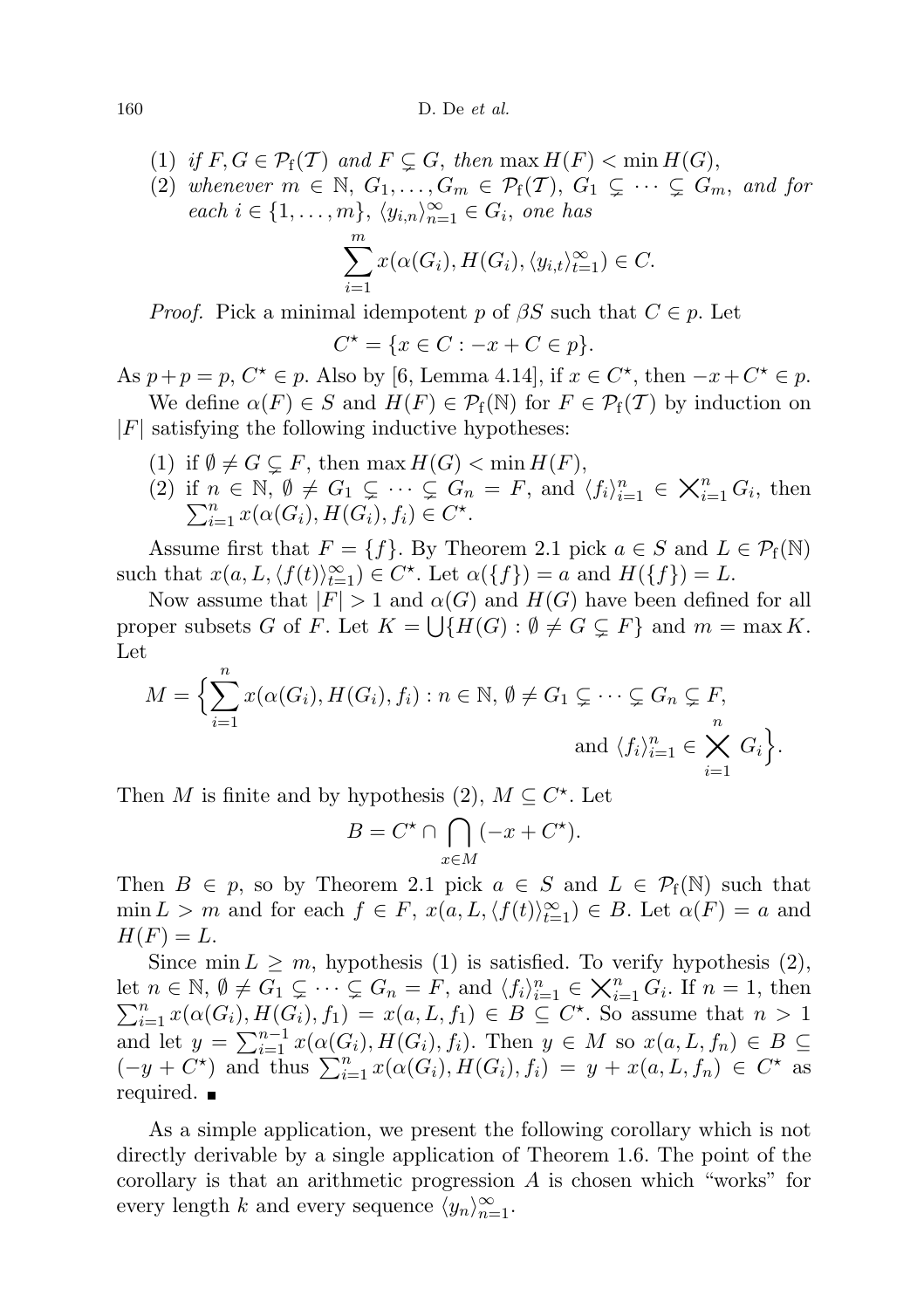2.3. COROLLARY. Let C be a central subset of N, let  $\langle x_n \rangle_{n=1}^{\infty}$  be a sequence in N, and let  $l \in \mathbb{N}$ . There exist  $a \in \mathbb{N}$  and  $d \in \text{FS}(\langle x_n \rangle_{n=1}^{\infty})$  such that  $A = \{a+d, a+2d, \ldots, a+ld\} \subseteq C$  and whenever  $\langle y_n \rangle_{n=1}^{\infty}$  is a sequence in  $\mathbb N$  and  $k \in \mathbb N$  there will exist  $b \in \mathbb N$  and  $c \in \mathrm{FS}(\langle y_n \rangle_{n=1}^{\infty})$  such that  $B = \{b+c, b+2c, \ldots, b+kc\} \subseteq C$  and  $A + B \subseteq C$ .

*Proof.* Pick functions  $\alpha$  and H as guaranteed by the new Central Sets Theorem. Let  $F = \{ \langle x_n \rangle_{n=1}^{\infty}, \langle 2x_n \rangle_{n=1}^{\infty}, \ldots, \langle ix_n \rangle_{n=1}^{\infty} \}$ . Let  $a = \alpha(F)$  and let  $d = \sum_{t \in H(F)} x_t$ . Given  $\langle y_n \rangle_{n=1}^{\infty}$  and k, let  $G = F \cup \{ \langle y_n \rangle_{n=1}^{\infty}, \langle 2y_n \rangle_{n=1}^{\infty}, \ldots,$  $\langle ky_n\rangle_{n=1}^{\infty}$ . Let  $b = \alpha(G)$  and let  $c = \sum_{t \in H(G)} y_t$ .

Honesty compels us to admit that we could have derived Corollary 2.3 by two applications of Theorem 1.6, or even of Theorem 1.1, by first producing  $a \in \mathbb{N}$  and  $d \in \text{FS}(\langle x_n \rangle_{n=1}^{\infty})$  such that  $A = \{a+d, a+2d, \ldots, a+d\} \subseteq C^*$ and then applying Theorem 1.1 to the central set  $\bigcap_{t=1}^{l}(-(a+d)+C^*)$ .

Notice that Theorem 1.6 is an easy consequence of Theorem 2.2. To see this, notice that one can assume that the sequences in the statement of Theorem 1.6 are distinct. Then given such sequences, for each  $n \in \mathbb{N}$ , let  $F_n = \{ \langle y_{1,t} \rangle_{t=1}^{\infty}, \langle y_{2,t} \rangle_{t=1}^{\infty}, \ldots, \langle y_{n,t} \rangle_{t=1}^{\infty} \}$  and let  $a_n = \alpha(F_n)$  and  $H_n =$  $H(F_n).$ 

We cannot prove that Theorem 2.2 is strictly stronger than Theorem 1.6 or even Theorem 1.4. (In Section 4 we will show that the corresponding noncommutative versions are indeed strictly increasing in strength.) We can, however, show that Theorem 1.4 is strictly stronger than the obvious generalization of Theorem 1.1 to arbitrary commutative semigroups which we state now.

2.4. THEOREM. Let  $(S,+)$  be a commutative semigroup. Let  $l \in \mathbb{N}$  and for each  $i \in \{1, ..., l\}$ , let  $\langle y_{i,n} \rangle_{n=1}^{\infty}$  be a sequence in S. Let C be a central subset of S. Then there exist sequences  $\langle a_n \rangle_{n=1}^{\infty}$  in S and  $\langle H_n \rangle_{n=1}^{\infty}$  in  $\mathcal{P}_{f}(\mathbb{N})$ such that

(1) for all n, max  $H_n < \min H_{n+1}$ ,

(2) for all  $F \in \mathcal{P}_f(\mathbb{N})$  and  $i \in \{1, \ldots, l\}, \sum_{n \in F} x(a_n, H_n, \langle y_{i,t} \rangle_{t=1}^{\infty}) \in C$ .

The following semigroup contains much of the known algebraic structure of  $\beta$ N and occurs as a subsemigroup of  $\beta S$  for many semigroups S. (See [6, especially Section 6.1].)

2.5. DEFINITION.  $\mathbb{H} = \bigcap_{n=1}^{\infty} \text{cl}_{\beta \mathbb{N}}(2^n \mathbb{N}).$ 

We shall need the following technical lemma. Recall that  $\omega = \mathbb{N} \cup \{0\}$  is the first infinite ordinal.

2.6. LEMMA. Let  $(S,+)$  be a commutative semigroup with identity 0 and no other idempotents. Let  $m \in \mathbb{N}$  and for each  $i \in \{1, ..., m\}$ , let  $\langle y_{i,n} \rangle_{n=1}^{\infty}$ <br>be a sequence in S. Assume that  $\psi : \omega \frac{1-1}{\text{onto }} S$ ,  $\psi(0) = 0$ , and the restriction of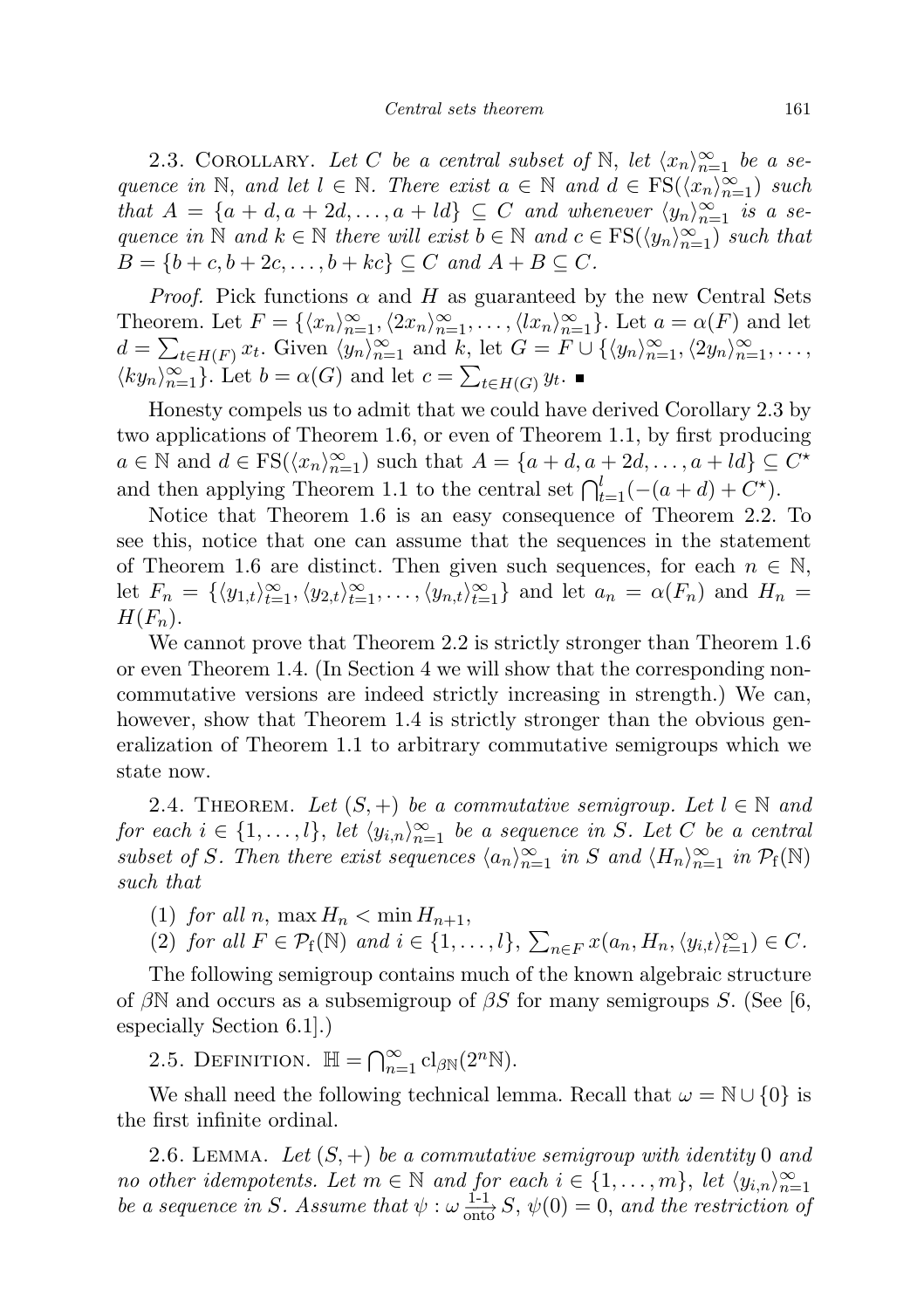$\widetilde{\psi}$  to  $\mathbb H$  is an injective homomorphism, where  $\widetilde{\psi}$  :  $\beta\omega \to \beta S$  is the continuous extension of  $\psi$ . Assume further that all idempotents of  $\beta S \setminus S$  are in  $\psi[\mathbb{H}]$ . Then for each  $r \in \mathbb{N}$ , there exists  $H \in \mathcal{P}_{f}(\mathbb{N})$  such that  $\min H > r$  and for all  $i \in \{1, ..., m\}, \ \psi^{-1}(\sum_{t \in H} y_{i,t}) \in 2^r \cdot \omega.$ 

*Proof.* Consider the semigroup  $(\mathcal{P}_f(\mathbb{N}), \cup)$  and denote the extended operation in  $\beta \mathcal{P}_f(\mathbb{N})$  by  $\mathcal{P}_f(\mathbb{N})$ . (We cannot follow our usual custom of denoting the extended operation by the same symbol as used for the original semigroup since  $p \cup q$  already means something.) For each  $n \in \mathbb{N}$  let  $B_n = \{H \in \mathcal{P}_f(\mathbb{N})$ :  $\min H > n$ . Then by [6, Theorem 4.20],  $\mathcal{B} = \bigcap_{n=1}^{\infty} cl_{\beta \mathcal{P}_{f}(\mathbb{N})} B_n$  is a subsemigroup of  $(\beta \mathcal{P}_f(\mathbb{N}), \mathcal{Y})$  so pick an idempotent  $p \in \mathcal{B}$ . For each  $i \in \{1, \ldots, m\}$ define  $\theta_i : \mathcal{P}_{f}(\mathbb{N}) \to S$  by  $\theta_i(H) = \sum_{t \in H} y_{i,t}$ .

Now let  $i \in \{1, \ldots, m\}$  be given. By [6, Theorem 4.21], if  $\widetilde{\theta}_i : \beta \mathcal{P}_{f}(\mathbb{N}) \to$ βS is the continuous extension of  $\theta_i$ , then the restriction of  $\theta_i$  to  $\beta$  is a homomorphism. Consequently,  $\widetilde{\theta}_i(p)$  is either 0 or an idempotent in  $\widetilde{\psi}[\mathbb{H}]$ . Thus  $\widetilde{\psi}^{-1}(\widetilde{\theta}_i(p))$  is either 0 or an idempotent in H. In any event,  $\overline{2^r \cdot \omega}$  is a neighborhood of  $\widetilde{\psi}^{-1}(\widetilde{\theta}_i(p))$  in  $\beta\omega$ , so pick  $A_i \in p$  such that  $\widetilde{\psi}^{-1}(\widetilde{\theta}_i[\overline{A}_i]) \subseteq$  $\overline{2^r\cdot\omega}$ .

Pick  $H \in B_r \cap \bigcap_{i=1}^m A_i$ . Then  $\min H > r$  and for each  $i \in \{1, \ldots, m\}$ ,

$$
\psi^{-1}\left(\sum_{t\in H} y_{i,t}\right) = \psi^{-1}(\theta_i(H)) \in 2^r \cdot \omega. \blacksquare
$$

As noted before the proof of [6, Theorem 7.28] the word "metrizable" is not really needed in the following theorem.

2.7. THEOREM. For each  $\iota < \mathfrak{c}$  let  $(S_{\iota}, +)$  be a semigroup containing  $(\omega, +)$  with  $|S_i| \leq \mathfrak{c}$ . Assume further that either  $S_0 = \omega$  or  $S_0$  is a countably infinite group which can be mapped into a compact metrizable group by an injective homomorphism. Let  $S = \bigoplus_{\iota < \mathfrak{c}} S_{\iota}$ . Then there is a subset A of S which satisfies the conclusion of Theorem 2.4 but not the conclusion of Theorem 1.4.

*Proof.* Given  $\sigma < \mathfrak{c}$  define  $e(\sigma) \in S$  by  $e(\sigma)(\sigma) = 1$  and  $e(\sigma)(\iota) = 0$ if  $\iota \neq \sigma$ . We shall use two notions of "support" in this proof. For  $x \in S$ ,  $supp(x) = \{\sigma < \mathfrak{c} : x(\sigma) \neq 0\}$ . For  $x \in \mathbb{N}$ ,  $supp_2(x) \in \mathcal{P}_f(\omega)$  is defined by  $x = \sum_{t \in \text{supp}_2(x)} 2^t$  and  $\text{supp}_2(0) = \emptyset$ .

If  $S_0 = \omega$ , let  $\psi : \omega \to \omega$  be the identity. If  $S_0$  is a countably infinite group which can be mapped into a compact metrizable group by an injective homomorphism, then by [6, Theorem 7.28] we may pick  $\psi : \omega \frac{1-1}{\text{onto }} S$  such that  $\psi(0) = 0$ , the restriction of  $\widetilde{\psi}$  to  $\mathbb{H}$  is an injective homomorphism, and all idempotents of  $\beta S \setminus S$  are in  $\widetilde{\psi}[\mathbb{H}]$ . In any event the hypotheses of Lemma 2.6 are satisfied.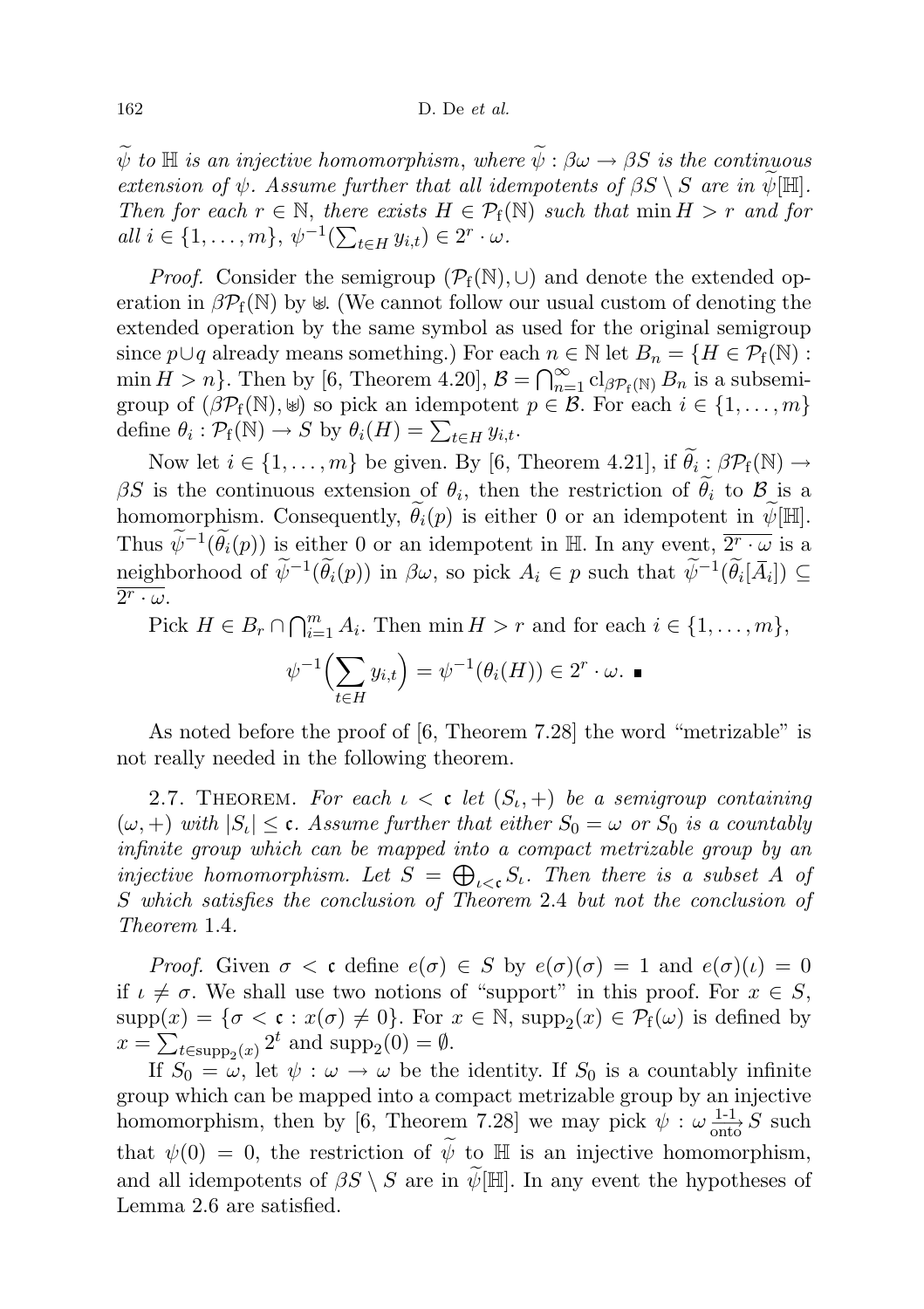Notice that  $|S| = \mathfrak{c}$ , and so if  $\mathcal{T} = {}^{\mathbb{N}}S$ , we have  $|\mathcal{P}_f(\mathcal{T})| = \mathfrak{c}$ . Enumerate  $\mathcal{P}_{f}(T)$  as  $\langle F_{\sigma}\rangle_{\sigma\leq \mathfrak{c}}$  and for each  $\sigma<\mathfrak{c}$ , let  $m(\sigma)=|F_{\sigma}|$ . Write

$$
F_{\sigma} = \{ \langle y_{\sigma,i,t} \rangle_{t=1}^{\infty} : i \in \{1, \ldots, m(\sigma)\} \}.
$$

Let  $\{E_n : n \in \mathbb{N}\}$  be a partition of N into infinite sets and define  $\theta : \mathbb{N} \to \mathbb{N}$ by  $n \in E_{\theta(n)}$ . Let  $D = \{ \sigma < \mathfrak{c} : \sigma \text{ is a limit ordinal} \}$  and choose  $\gamma : \mathfrak{c} \stackrel{1-1}{\longrightarrow} D$ such that for all  $\sigma < \mathfrak{c}$ ,

$$
\sup\Biggl(\bigcup_{i=1}^{m(\sigma)}\bigcup_{t=1}^{\infty}\mathrm{supp}(y_{\sigma,i,t})\Biggr)<\gamma(\sigma).
$$

We choose inductively for  $\sigma < \mathfrak{c}$  sequences  $\langle a_{\sigma,n} \rangle_{n=1}^{\infty}$  in S and  $\langle H_{\sigma,n} \rangle_{n=1}^{\infty}$ in  $\mathcal{P}_{f}(\mathbb{N})$  as follows. Let  $\sigma < \mathfrak{c}$  be given and assume  $\langle a_{\tau,n}\rangle_{n=1}^{\infty}$  and  $\langle H_{\tau,n}\rangle_{n=1}^{\infty}$ have been chosen for all  $\tau < \sigma$ . Choose  $k_1 \in E_{m(\sigma)}$  and  $H_{\sigma,1} \in \mathcal{P}_f(\mathbb{N})$ such that for each  $i \in \{1, \ldots, m(\sigma)\}, 2^{k_1+1}$  divides  $\psi^{-1}(\sum_{t \in H_{\sigma,1}} \pi_0(y_{\sigma,i,t})) =$  $\psi^{-1}(\pi_0(\sum_{t\in H_{\sigma,1}}y_{\sigma,i,t})),$  which one can do by Lemma 2.6. Choose  $k_2\in E_{m(\sigma)}$ with  $\psi^{-1}(\pi_0(\sum_{t \in H_{\sigma,1}} y_{\sigma,i,t})) < 2^{k_2}$  for each  $i \in \{1, ..., m(\sigma)\}\$  and  $k_2 > k_1$ . (The last inequality is redundant unless  $\pi_0(\sum_{t\in H_{\sigma,1}} y_{\sigma,i,t}) = 0$  for each  $i \in$  $\{1, \ldots, m(\sigma)\}\$ , which is possible.) Let

$$
a_{\sigma,1} = \psi(2^{k_1} + 2^{k_2}) \cdot e(0) + e(\gamma(\sigma) + 1).
$$

Now let  $n \in \mathbb{N}$  and assume that  $a_{\sigma,n}$  and  $H_{\sigma,n}$  have been chosen. Pick  $k_{2n+1} \in E_{m(\sigma)}$  such that  $k_{2n+1} > k_{2n}$  and pick  $H_{\sigma,n+1} \in \mathcal{P}_{f}(\mathbb{N})$  such that  $\min H_{\sigma,n+1} > \max H_{\sigma,n}$  and  $2^{k_{2n+1}+1}$  divides  $\psi^{-1}(\pi_0(\sum_{t \in H_{\sigma,n+1}} y_{\sigma,i,t}))$  for each  $i \in \{1, \ldots, m(\sigma)\}\.$  Pick  $k_{2n+2} \in E_{m(\sigma)}$  such that  $k_{2n+2} > k_{2n+1}$  and  $\psi^{-1}(\pi_0(\sum_{t\in H_{\sigma,n+1}} y_{\sigma,i,t})) < 2^{k_{2n+2}}$  for each  $i \in \{1,\ldots,m(\sigma)\}$ . Let

$$
a_{\sigma,n+1} = \psi(2^{k_{2n+1}} + 2^{k_{2n+2}}) \cdot e(0) + e(\gamma(\sigma) + n + 1).
$$

Now for each  $\sigma < \mathfrak{c}$ , let  $A_{\sigma} = \bigcup_{i=1}^{m(\sigma)} \text{FS}(\langle x(a_{\sigma,n}, H_{\sigma,n}, \langle y_{\sigma,i,t}\rangle_{t=1}^{\infty})\rangle_{n=1}^{\infty})$ and  $A = \bigcup_{\sigma < \mathfrak{c}} A_{\sigma}$ .

Observe that if  $\sigma < \mathfrak{c}$  and  $x \in A_{\sigma}$ , then

- (1)  $\theta(\min \text{supp}_2 \psi^{-1}(\pi_0(x))) = \theta(\max \text{supp}_2 \psi^{-1}(\pi_0(x))) = m(\sigma),$
- (2) there exist  $i \in \{1, \ldots, m(\sigma)\}\$  and  $G \in \mathcal{P}_{f}(\mathbb{N})$  such that

$$
x = \sum_{n \in G} x(a_{\sigma,n}, H_{\sigma,n}, \langle y_{\sigma,i,t} \rangle_{t=1}^{\infty})
$$

where

- (a)  $\gamma(\sigma) < \max \text{supp}(x) < \gamma(\sigma) + \omega$ ,
- (b)  $\text{supp}(x) \cap (\gamma(\sigma), \gamma(\sigma) + \omega) = {\gamma(\sigma) + n : n \in G}.$

We see directly that A satisfies the conclusion of Theorem 2.4. Suppose that A satisfies the conclusion of Theorem 1.4. Let  $f_1(n) = e(0)$  and  $f_2(n) =$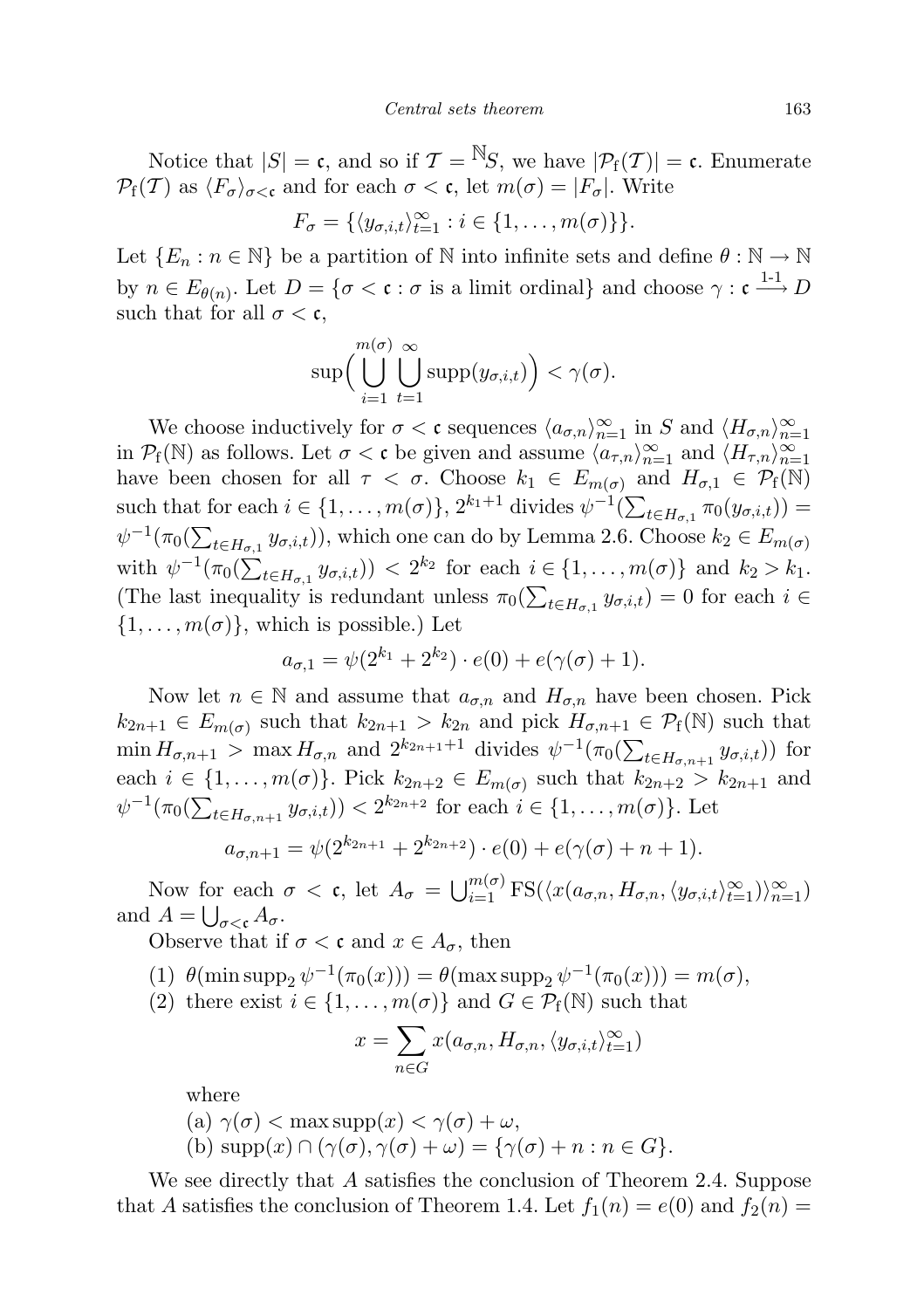164 D. De *et al.* 

 $2 \cdot e(0)$  for each  $n \in \mathbb{N}$ . Pick sequences  $\langle a_n \rangle_{n=1}^{\infty}$  in S and  $\langle H_n \rangle_{n=1}^{\infty}$  in  $\mathcal{P}_{f}(\mathbb{N})$ such that max  $H_n < \min H_{n+1}$  for each  $n \in \mathbb{N}$  and whenever  $K \in \mathcal{P}_f(\mathbb{N})$  and  $g: K \to \{1,2\}$ , then

$$
\sum_{n \in K} x(a_n, H_n, f_{g(n)}) \in A.
$$

For  $r \in \mathbb{N} \setminus \{1\}$  and  $l \in \{2, \ldots, r\}$ , let

$$
b(l,r) = \sum_{n=2}^{l} x(a_n, H_n, f_1) + \sum_{n=l+1}^{r+1} x(a_n, H_n, f_2)
$$

and note that for each  $l \in \{2, ..., r-1\}, \pi_0(b(l, r)) > \pi_0(b(l + 1, r)).$ 

Now let  $B = \{1, ..., \max \text{supp}_2 \psi^{-1}(\pi_0(x(a_1, H_1, f_1)))\}$ . We claim that  $\{\theta(\max \text{supp}_2 \ \psi^{-1}(\pi_0(b(l,r)))) : r \in \mathbb{N} \setminus \{1\} \text{ and } l \in \{2,\ldots,r\}\} \subseteq \theta[B].$  To see this, let  $r \in \mathbb{N} \setminus \{1\}$  and  $l \in \{2, \ldots, r\}$ . If

 $\min \text{supp}_2 \, \psi^{-1}(\pi_0(b(l,r))) \leq \max \text{supp}_2 \, \psi^{-1}(\pi_0(x(a_1, H_1, f_1))),$ then min supp<sub>2</sub>  $\psi^{-1}(\pi_0(b(l,r))) \in B$ , so

 $\theta(\max \text{supp}_2 \ \psi^{-1}(\pi_0(b(l,r)))) = \theta(\min \text{supp}_2 \ \psi^{-1}(\pi_0(b(l,r)))) \in \theta[B].$ 

So assume  $\min \text{supp}_2 \psi^{-1}(\pi_0(b(l,r))) > \max \text{supp}_2 \psi^{-1}(\pi_0(x(a_1, H_1, f_1)))$ and let  $x = x(a_1, H_1, f_1) + b(l, r)$ . Then  $x \in A_{\sigma}$  for some  $\sigma$ , so

$$
\theta(\max \text{supp}_2 \ \psi^{-1}(\pi_0(b(l,r)))) = \theta(\max \text{supp}_2 \ \psi^{-1}(\pi_0(x))) \n= \theta(\min \text{supp}_2 \ \psi^{-1}(\pi_0(x))) = \theta(\min \text{supp}_2 \ \psi^{-1}(\pi_0(x(a_1, H_1, f_1)))) \in \theta[B].
$$

Now let  $k = \max \theta[B]$  and let  $r = k + 2$ . For each  $l \in \{2, ..., r\}$  and any *ι* with  $0 < \iota < \mathfrak{c}, \pi_{\iota}(b(l,r)) = \pi_{\iota}(\sum_{n=2}^{r+1} a_n)$ , which is independent of l. Thus by observation (2) there exist  $\sigma < \mathfrak{c}$  and  $G \in \mathcal{P}_{f}(\mathbb{N})$  such that  $\sum_{n\in G} x(a_{\sigma,n}, H_{\sigma,n}, \langle y_{\sigma,i,t}\rangle_{t=1}^{\infty})$ . Further, since  $b(2,r) \in A_{\sigma}$ , we have  $m(\sigma) =$ for each  $l \in \{2, ..., r\}$  there is some  $i \in \{1, ..., m(\sigma)\}\$  such that  $b(l, r) =$  $\theta(\max \text{supp}_2 \psi^{-1}(\pi_0(b(2,r)))) \leq k$ . But we have seen that

$$
\pi_0(b(2,r)) > \pi_0(b(3,r)) > \cdots > \pi_0(b(r,r)),
$$

so  $|\{b(l, r) : l \in \{2, ..., r\}\}| = k + 1$  while

$$
\left|\left\{\sum_{n\in G}x(a_{\sigma,n},H_{\sigma,n},\langle y_{\sigma,i,t}\rangle_{t=1}^{\infty}):i\in\{1,\ldots,m(\sigma)\}\right\}\right|\leq m(\sigma)\leq k.
$$

This contradiction completes the proof.

2.8. COROLLARY. There is a subset of  $(\mathbb{R}, +)$  which satisfies the conclusion of Theorem 2.4 but not the conclusion of Theorem 1.4.

*Proof.*  $(\mathbb{R}, +)$  is isomorphic to  $\bigoplus_{\iota < \mathfrak{c}} \mathbb{Q}$  and  $(\mathbb{Q}, +)$  can be mapped into the circle group  $\mathbb T$  by an injective homomorphism.

We ask the following question in the broadest terms, but we do not know the answer for  $S = N$  or  $S = \mathbb{R}$ .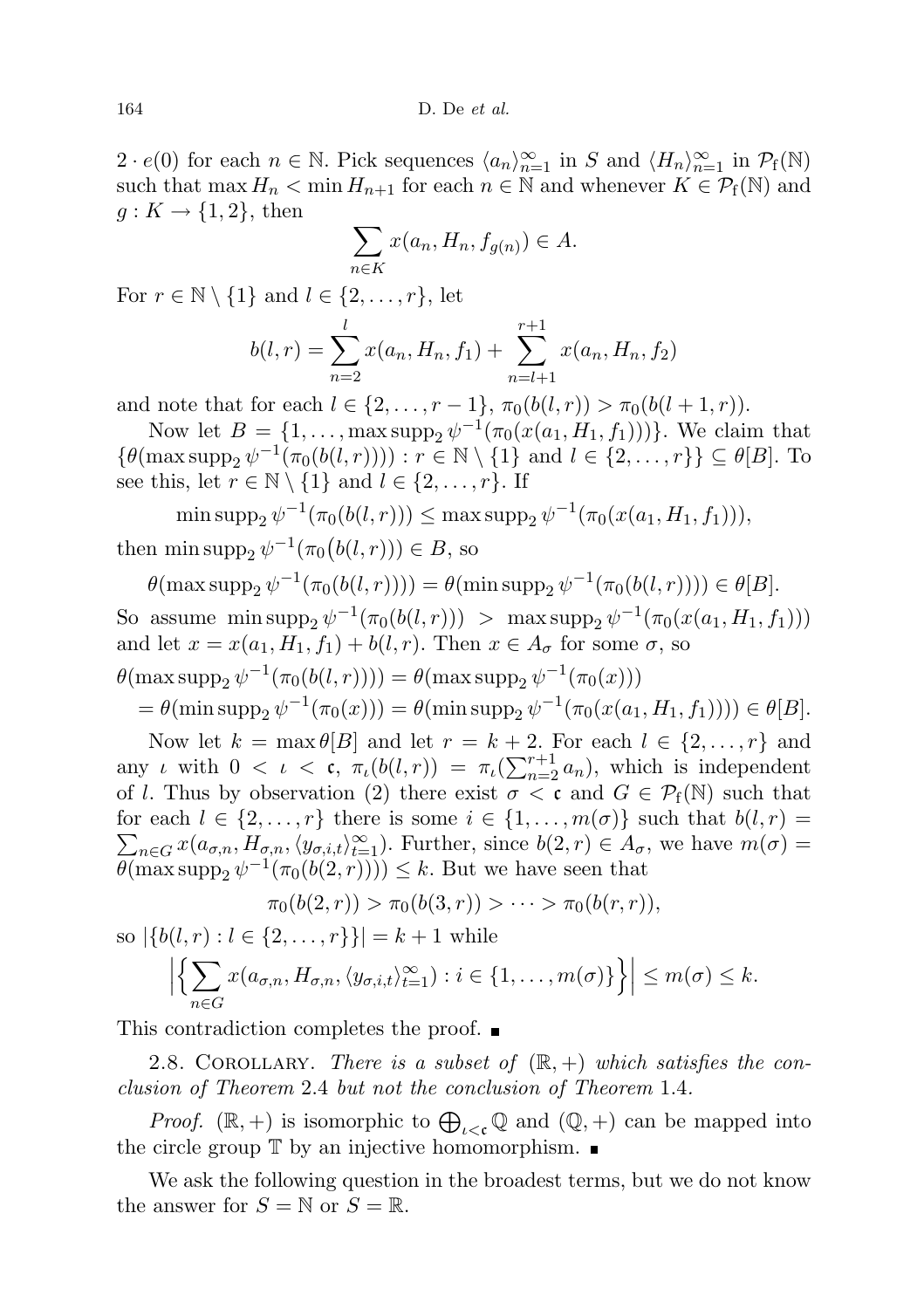2.9. QUESTION. Do there exist a commutative semigroup  $(S,+)$  and a subset C of S establishing that the conclusions of Theorems 1.4, 1.6, and 2.2 are not all equivalent?

We shall see in Section 4 that the noncommutative versions of these theorems are strictly increasing in strength.

3. Rich sets, strongly rich sets, and the new noncommutative Central Sets Theorem. As is customary, we use multiplicative notation for a not necessarily commutative semigroup. The versions of the noncommutative Central Sets Theorem are more complicated because the translates  $a_n$  or  $\alpha(F)$  must be split into several parts. That is the function of the notion  $\mathcal{I}_m$  which we introduce now.

3.1. DEFINITION. For  $m \in \mathbb{N}$ ,  $\mathcal{I}_m = \{(H(1), \ldots, H(m)) : \text{each } H(j) \in$  $\mathcal{P}_{f}(\mathbb{N})$  and for any  $j \in \{1, ..., m-1\}$ , max  $H(j) < \min H(j+1)\}.$ 

The following is the version of the noncommutative Central Sets Theorem given in [6]. In a noncommutative semigroup, by  $\prod_{t\in F} x_t$  we mean the product taken in increasing order of indices.

3.2. THEOREM. Let  $(S, \cdot)$  be a semigroup, let C be a central subset of S, and for each  $l \in \mathbb{N}$ , let  $\langle y_{l,i} \rangle_{i=1}^{\infty}$  be a sequence in S. There exist sequences  $\langle m(n) \rangle_{n=1}^{\infty}$ ,  $\langle a(n) \rangle_{n=1}^{\infty}$ , and  $\langle H(n) \rangle_{n=1}^{\infty}$  such that

- (1) for each  $n \in \mathbb{N}$ ,  $m(n) \in \mathbb{N}$ ,  $a(n) \in S^{m(n)+1}$ ,  $H(n) \in \mathcal{I}_{m(n)}$ , and  $\max H(n)(m(n)) < \min H(n+1)(1),$
- (2) for each  $f \in \Phi$  and  $F \in \mathcal{P}_{f}(\mathbb{N}),$

$$
\prod_{n \in F} \left( \prod_{j=1}^{m(n)} \left( a(n)(j) \cdot \prod_{t \in H(n)(j)} y_{f(n),t} \right) \right) \cdot a(n)(m(n) + 1) \in C.
$$

*Proof.* [6, Theorem 14.15].  $\blacksquare$ 

In [5] it was shown that central sets were not the only sets satisfying the conclusion of the Central Sets Theorem (Theorem 1.4) in commutative semigroups. Sets satisfying the conclusion of Theorem 1.4 were called *rich* and it was shown that any *quasi-central* set, i.e., a set which is a member of an idempotent in the closure of the smallest ideal, is rich. Further it was shown that in  $(N,+)$  there are quasi-central sets which are not central and there are rich sets which are not quasi-central.

In this section, we extend the notion of *rich* to arbitrary semigroups, and introduce the notion of *strongly rich*. The new stronger Central Sets Theorem (Corollary 3.10) is the assertion that any central set is strongly rich. We show that there is a closed two-sided ideal J of  $\beta S$  such that a set is strongly rich if and only if it is a member of an idempotent in J.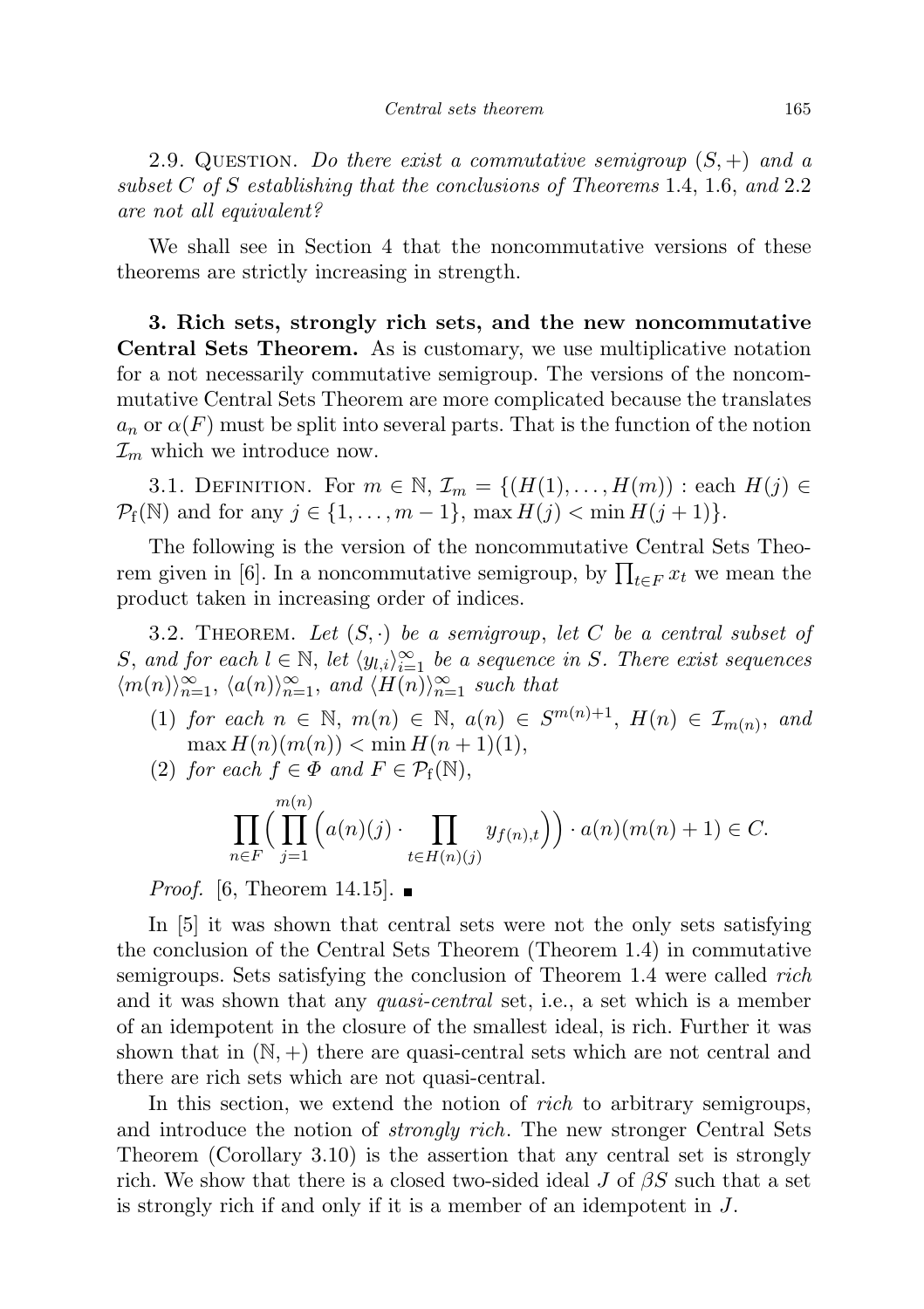We introduce some special notation. The notation does not reflect all of the variables upon which it depends.

3.3. DEFINITION. Let  $(S, \cdot)$  be a semigroup.

- (a)  $\mathcal{T} = {}^{\mathbb{N}}S$ . (b)  $\mathcal{Y} = \mathbb{N}T$ . (c) Given  $m \in \mathbb{N}$ ,  $a \in S^{m+1}$ ,  $H \in \mathcal{I}_m$ , and  $f \in \mathcal{T}$ ,  $x(m, a, H, f) = \left(\prod^{m} \right)$  $j=1$  $\big(a(j)\cdot\prod$  $t \in H(j)$  $f(t)\big)\bigg) \cdot a(m+1).$
- (d) Given  $Y = \langle \langle y_{l,t} \rangle_{t=1}^{\infty} \rangle_{l=1}^{\infty} \in \mathcal{Y}$  and  $A \subseteq S$ , A is a  $J_Y\text{-}set$  if and only if for all  $n \in \mathbb{N}$  there exist  $m \in \mathbb{N}$ ,  $a \in S^{m+1}$ , and  $H \in \mathcal{I}_m$  such that  $\min H(1) \geq n$  and for all  $l \in \{1, \ldots, n\}$ ,  $x(m, a, H, \langle y_{l,t} \rangle_{t=1}^{\infty}) \in A$ .
- (e)  $A \subseteq S$  is a *J-set* if and only if for each  $F \in \mathcal{P}_{f}(\mathcal{T})$  and each  $n \in \mathbb{N}$ , there exist  $m \in \mathbb{N}$ ,  $a \in S^{m+1}$ , and  $H \in \mathcal{I}_m$  such that  $\min H(1) \geq n$ and for each  $f \in F$ ,  $x(m, a, H, f) \in A$ .
- (f) Given  $Y \in \mathcal{Y}$ ,  $J_Y = \{p \in \beta S : \text{for all } A \in p, A \text{ is a } J_Y \text{-set}\}.$
- (g)  $J = \{p \in \beta S : \text{for all } A \in p, A \text{ is a } J\text{-set}\}.$
- (h)  $A \subseteq S$  is rich iff for each  $Y = \langle \langle y_{l,i} \rangle_{i=1}^{\infty} \rangle_{l=1}^{\infty} \in \mathcal{Y}$ , there exist sequences  $\langle m(n) \rangle_{n=1}^{\infty}$ ,  $\langle a(n) \rangle_{n=1}^{\infty}$ , and  $\langle H(n) \rangle_{n=1}^{\infty}$  such that
	- (1) for each  $n \in \mathbb{N}$ ,  $m(n) \in \mathbb{N}$ ,  $a(n) \in S^{m(n)+1}$ ,  $H(n) \in \mathcal{I}_{m(n)}$ , and  $\max H(n)(m(n)) < \min H(n+1)(1),$

(2) for each 
$$
f \in \Phi
$$
 and  $F \in \mathcal{P}_f(\mathbb{N}),$ 

$$
\prod_{n \in F} x(m(n), a(n), H(n), \langle y_{f(n), t} \rangle_{t=1}^{\infty}) \in A.
$$

- (i)  $A \subseteq S$  is *strongly rich* if and only if there exist  $m : \mathcal{P}_f(\mathcal{T}) \to \mathbb{N}$ ,  $\alpha \in X_{F \in \mathcal{P}_{f}(\mathcal{T})} S^{m(F)+1}$ , and  $H \in X_{F \in \mathcal{P}_{f}(\mathcal{T})} \mathcal{I}_{m(F)}$  such that
	- (1) if  $F, G \in \mathcal{P}_f(\mathcal{T})$  and  $F \subseteq G$ , then

 $\max H(F)(m(F)) < \min H(G)(1),$ 

(2) whenever  $n \in \mathbb{N}$ ,  $G_1, \ldots, G_n \in \mathcal{P}_f(\mathcal{T})$ ,  $G_1 \subsetneq \cdots \subsetneq G_n$ , and for each  $i \in \{1, ..., n\}, \langle y_{i,t} \rangle_{t=1}^{\infty} \in G_i$ , one has

$$
\prod_{i=1}^{n} x(m(G_i), \alpha(G_i), H(G_i), \langle y_{i,t} \rangle_{t=1}^{\infty}) \in A.
$$

We omit the routine proof of the following theorem.

3.4. THEOREM. Let S be a semigroup and let  $A \subseteq S$ . Then A is a J-set if and only if for each  $Y \in \mathcal{Y}$ , A is a J<sub>Y</sub>-set. In particular,  $J = \bigcap_{Y \in \mathcal{Y}} J_Y$ .

3.5. THEOREM. For each  $Y \in \mathcal{Y}$ ,  $J_Y$  is a closed two-sided ideal of  $\beta S$ . Consequently, J is a closed two-sided ideal of  $\beta S$  and so cl  $K(\beta S) \subseteq J$ .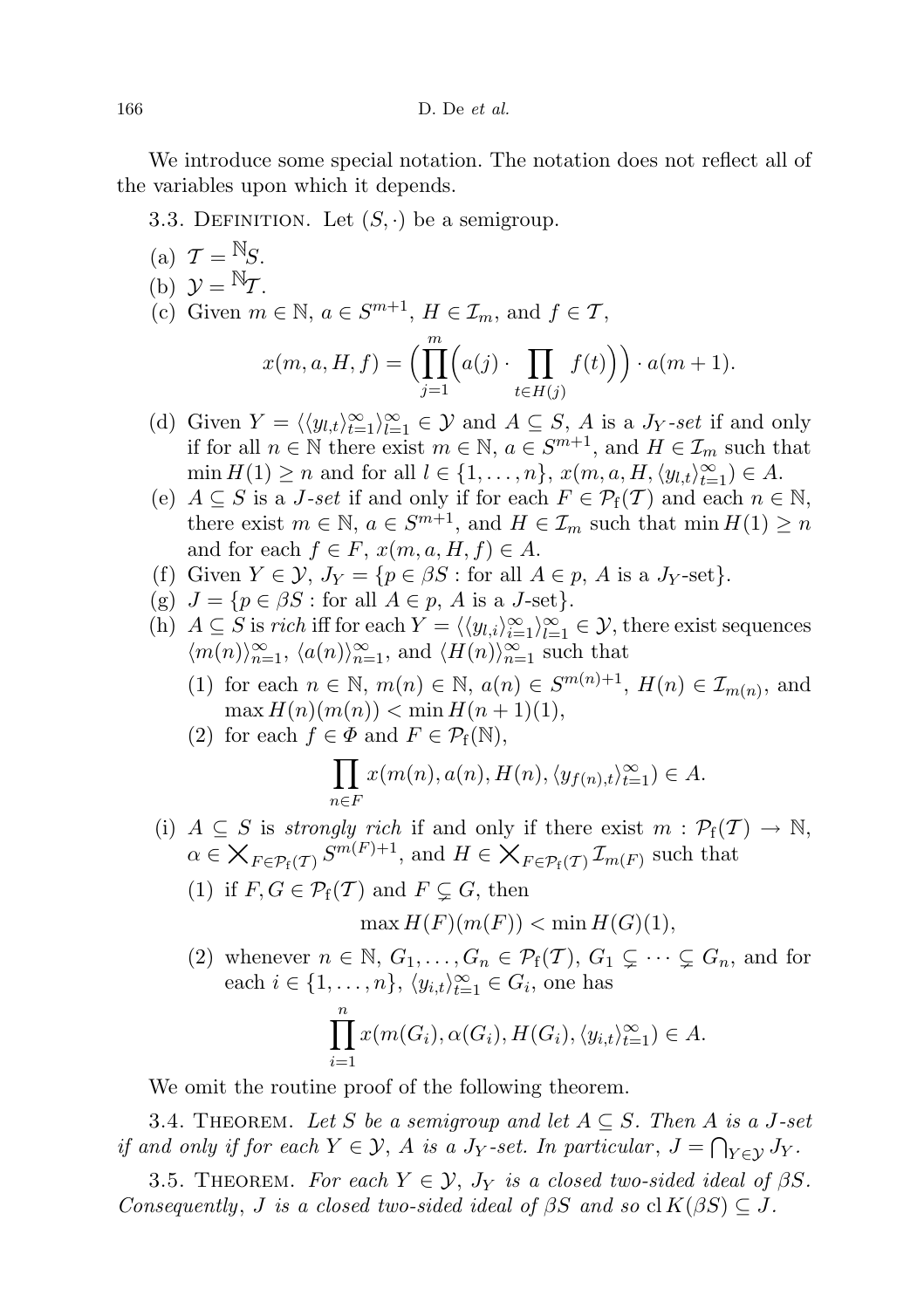*Proof.* Let  $Y \in \mathcal{Y}$ . By Theorem 3.2 any idempotent in  $K(\beta S)$  is in  $J_Y$ and thus  $J_Y \neq \emptyset$ . If  $p \in \beta S \setminus J_Y$ , pick  $A \in p$  such that A is not a  $J_Y$ -set. Then  $\overline{A}$  is a neighborhood of p missing  $J_Y$ . Thus  $J_Y$  is closed.

Now let  $p \in J_Y$  and let  $q \in \beta S$ . To see that  $p \cdot q \in J_Y$ , let  $A \in p \cdot q$ and let  $n \in \mathbb{N}$ . Let  $B = \{z \in S : z^{-1}A \in q\}$ . Then  $B \in p$ , so pick  $m \in \mathbb{N}$ ,  $a \in S^{m+1}$ , and  $H \in \mathcal{I}_m$  such that  $\min H(1) \geq n$  and for all  $l \in \{1, \ldots, n\}$ ,  $x(m, a, H, \langle y_{l,t}\rangle_{t=1}^{\infty}) \in B$ . Pick  $z \in \bigcap_{l=1}^{n} x(m, a, H, \langle y_{l,t}\rangle_{t=1}^{\infty})^{-1}A$ . Define  $b \in$  $S^{m+1}$  by, for  $t \in \{1, ..., m+1\}$ ,

$$
b(t) = \begin{cases} a(t) & \text{if } t \le m, \\ a(m+1) \cdot z & \text{if } t = m+1. \end{cases}
$$

Then for all  $l \in \{1, \ldots, n\}$ ,  $x(m, b, H, \langle y_{l,t} \rangle_{t=1}^{\infty}) \in A$ .

To see that  $q \cdot p \in J_Y$ , let  $A \in q \cdot p$  and  $n \in \mathbb{N}$ . Let  $B = \{z \in S :$  $z^{-1}A \in p$ . Then  $B \in q$  and is therefore nonempty, so pick  $z \in B$ . Pick  $m \in$  $\mathbb{N}, a \in S^{m+1}$ , and  $H \in \mathcal{I}_m$  such that  $\min H(1) \geq n$  and for all  $l \in \{1, \ldots, n\}$ ,  $x(m, a, H, \langle y_{l,t} \rangle_{t=1}^{\infty}) \in z^{-1}A$ . Define  $b \in S^{m+1}$  by, for  $t \in \{1, ..., m+1\}$ ,

$$
b(t) = \begin{cases} z \cdot a(1) & \text{if } t = 1, \\ a(t) & \text{if } t \ge 2. \end{cases}
$$

Then for all  $l \in \{1, \ldots, n\}$ ,  $x(m, b, H, \langle y_{l,t} \rangle_{t=1}^{\infty}) \in A$ .

We note now a strong relationship between rich sets and the ideals  $J<sub>Y</sub>$ and between strongly rich sets and the ideal J.

3.6. THEOREM. Let  $(S, \cdot)$  be a semigroup and let  $A \subseteq S$ . Then A is rich if and only if for every  $Y \in \mathcal{Y}$  there is an idempotent  $p \in J_Y \cap \overline{A}$ .

*Proof.* For S commutative, this is [5, Corollary 2.11]. The adjustments to the proof needed for the general case can be deduced from the proof of Theorem 3.8 below, which we present in full detail.

We shall need the following lemma from [6].

3.7. LEMMA. Let P be a set, let  $(D, \leq)$  be a directed set, and let  $(S, \cdot)$ be a semigroup. Let  $\langle T_i \rangle_{i \in D}$  be a decreasing family of nonempty subsets of S such that for each  $i \in D$  and each  $x \in T_i$  there is some  $j \in D$  such that  $x \cdot T_j \subseteq T_i$ . Let  $\mathbf{Q} = \bigcap_{i \in D} cl_{\beta S} T_i$ . Then  $\mathbf{Q}$  is a compact subsemigroup of  $\beta S$ . Let  $\langle E_i \rangle_{i \in D}$  and  $\langle I_i \rangle_{i \in D}$  be decreasing families of nonempty subsets of  $X_{t\in P}$  S with the following properties:

- (a) for each  $i \in D$ ,  $I_i \subseteq E_i \subseteq \bigtimes_{t \in P} T_i$ ,
- (b) for each  $i \in D$  and  $x \in I_i$  there exists  $j \in D$  such that  $x \cdot E_j \subseteq I_i$ ,
- (c) for each  $i \in D$  and  $x \in E_i \backslash I_i$  there exists  $j \in D$  such that  $x \cdot E_j \subseteq E_i$ and  $x \cdot I_j \subseteq I_i$ .

Let  $Y = \bigtimes_{t \in P} \beta S$ , let  $E = \bigcap_{i \in D}$  cly  $E_i$ , and let  $I = \bigcap_{i \in D}$  cly  $I_i$ . Then  $E$  is a subsemigroup of  $X_{t\in P}$ **Q** and I is an ideal of E. If, in addition, either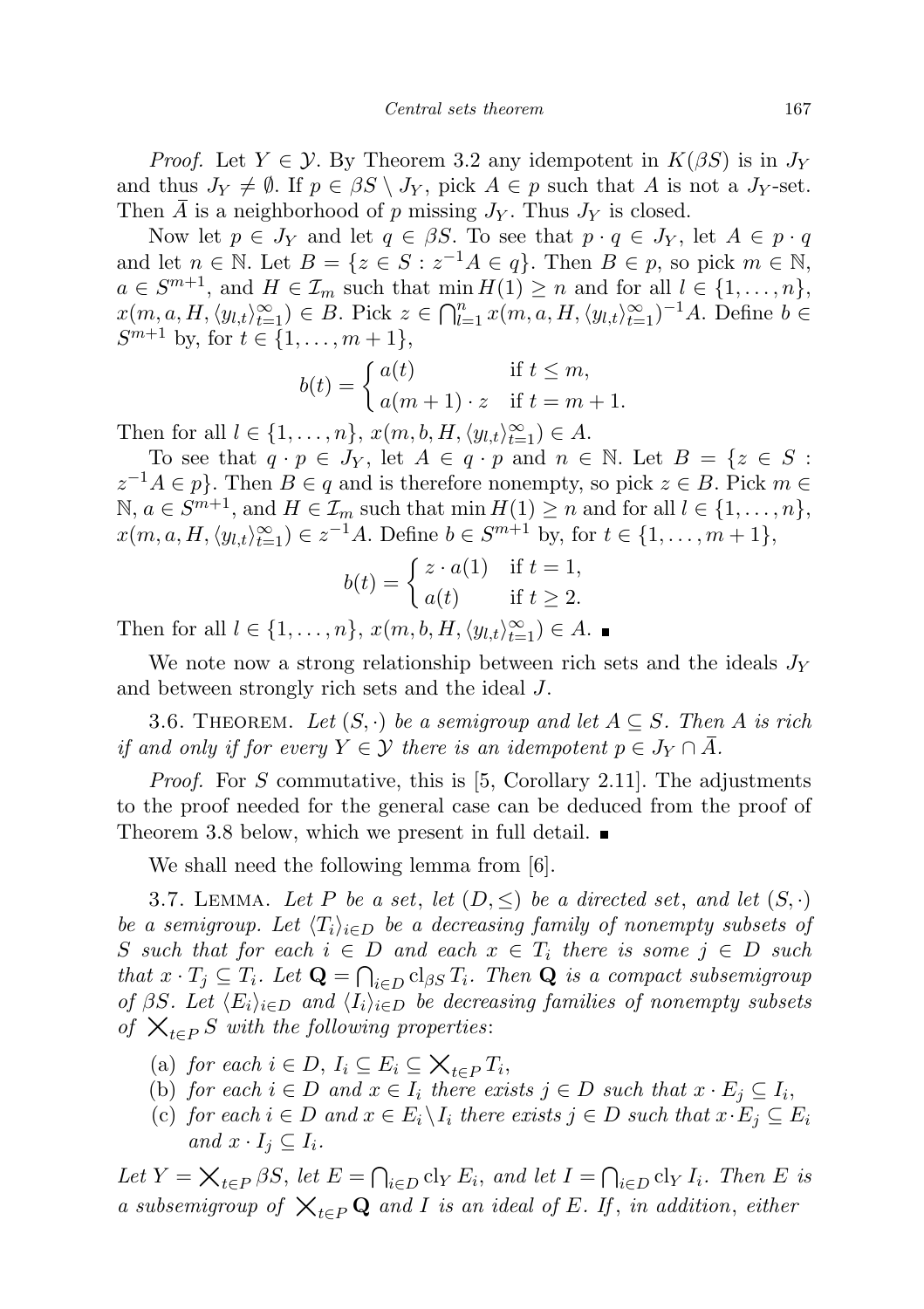- (d) for each  $i \in D$ ,  $T_i = S$  and  $\{a \in S : \overline{a} \notin E_i\}$  is not piecewise syndetic, or
- (e) for each  $i \in D$  and  $a \in T_i$ ,  $\overline{a} \in E_i$ ,

then given any  $p \in K(\mathbf{Q})$ , one has  $\overline{p} \in E \cap K(\mathbf{X}_{t \in P} \mathbf{Q}) = K(E) \subseteq I$ .

*Proof.* [6, Lemma 14.9]  $\blacksquare$ 

As the referee has observed, only the "sufficiency" portion of the following theorem (which is the part with the easier proof) is needed for the corollaries that follow.

3.8. THEOREM. Let  $(S, \cdot)$  be a semigroup and let  $A \subseteq S$ . Then A is strongly rich if and only if there is an idempotent  $p \in J \cap \overline{A}$ .

*Proof. Sufficiency.* Pick  $p = p \cdot p \in J \cap \overline{A}$ . Recall from the proof of Theorem 2.2 that  $A^* = \{x \in A : x^{-1}A \in p\}$  and if  $x \in A^*$ , then  $x^{-1}A^* \in p$ . We define  $m(F)$ ,  $\alpha(F)$ , and  $H(F)$  for  $F \in \mathcal{P}_f(\mathcal{T})$  by induction on |F| so that

- (1) if  $\emptyset \neq G \subsetneq F$ , then  $\max H(G)(m(G)) < \min H(F)(1)$ ,
- (2) whenever  $n \in \mathbb{N}$ ,  $\emptyset \neq G_1 \subsetneq \cdots \subsetneq G_n = F$ , and  $\tau \in \bigtimes_{i=1}^n G_i$ , then  $\prod^n$  $\frac{i=1}{i}$  $x(m(G_i), \alpha(G_i), H(G_i), \tau(i)) \in A^*$ .

Assume first that  $F = \{f\}$ . Then  $A^*$  is a J-set, so pick  $m(F) \in \mathbb{N}, \alpha(F) \in$  $S^{m(F)+1}$ , and  $H(F) \in \mathcal{I}_{m(F)}$  such that  $x(m(F), \alpha(F), H(F), f) \in A^*$ .

Now assume that  $|F| > 1$  and  $m(G), \alpha(G)$ , and  $H(G)$  have been defined for all proper subsets G of F. For  $\emptyset \neq G \subsetneq F$ , let  $l(G) = \max H(G)(m(G))$ and  $k = \max\{l(G) : \emptyset \neq G \subsetneq F\} + 1$ . Let

$$
M = \Big\{\prod_{i=1}^{n} x(m(G_i), \alpha(G_i), H(G_i), \tau(i)) : \emptyset \neq G_1 \subsetneq \cdots \subsetneq G_n \subsetneq F \text{ and } \tau \in \bigtimes_{i=1}^{n} G_i \Big\}.
$$

Then M is a finite subset of  $A^*$  so  $B = A^* \cap \bigcap_{b \in M} b^{-1}A^* \in p$  and so B is a J-set. Pick  $m(F) \in \mathbb{N}$ ,  $\alpha(F) \in S^{m(F)+1}$ , and  $H(F) \in \mathcal{I}_{m(F)}$  such that  $\min H(F)(1) \geq k$  and for each  $f \in F$ ,  $x(m(F), \alpha(F), H(F), f) \in B$ .

Hypothesis (1) is satisfied directly. To verify (2), let  $n \in \mathbb{N}$ , let  $\emptyset \neq G_1 \subsetneq$  $\cdots \subset G_n = F$ , and let  $\tau \in \bigtimes_{i=1}^n G_i$ . If  $n = 1$ , then

$$
x(m(G_1), \alpha(G_1), H(G_1), \tau(i)) \in B \subseteq A^\star,
$$

so assume that  $n > 1$ . Let  $b = \prod_{i=1}^{n-1} x(m(G_i), \alpha(G_i), H(G_i), \tau(i))$ . Then  $b \in$ M so  $x(m(G_n), \alpha(G_n), H(G_n), \tau(i)) \in B \subseteq b^{-1}A^*$  so  $\prod_{i=1}^n x(m(G_i), \alpha(G_i),$  $H(G_i), \tau(i)) \in A^*$  as required.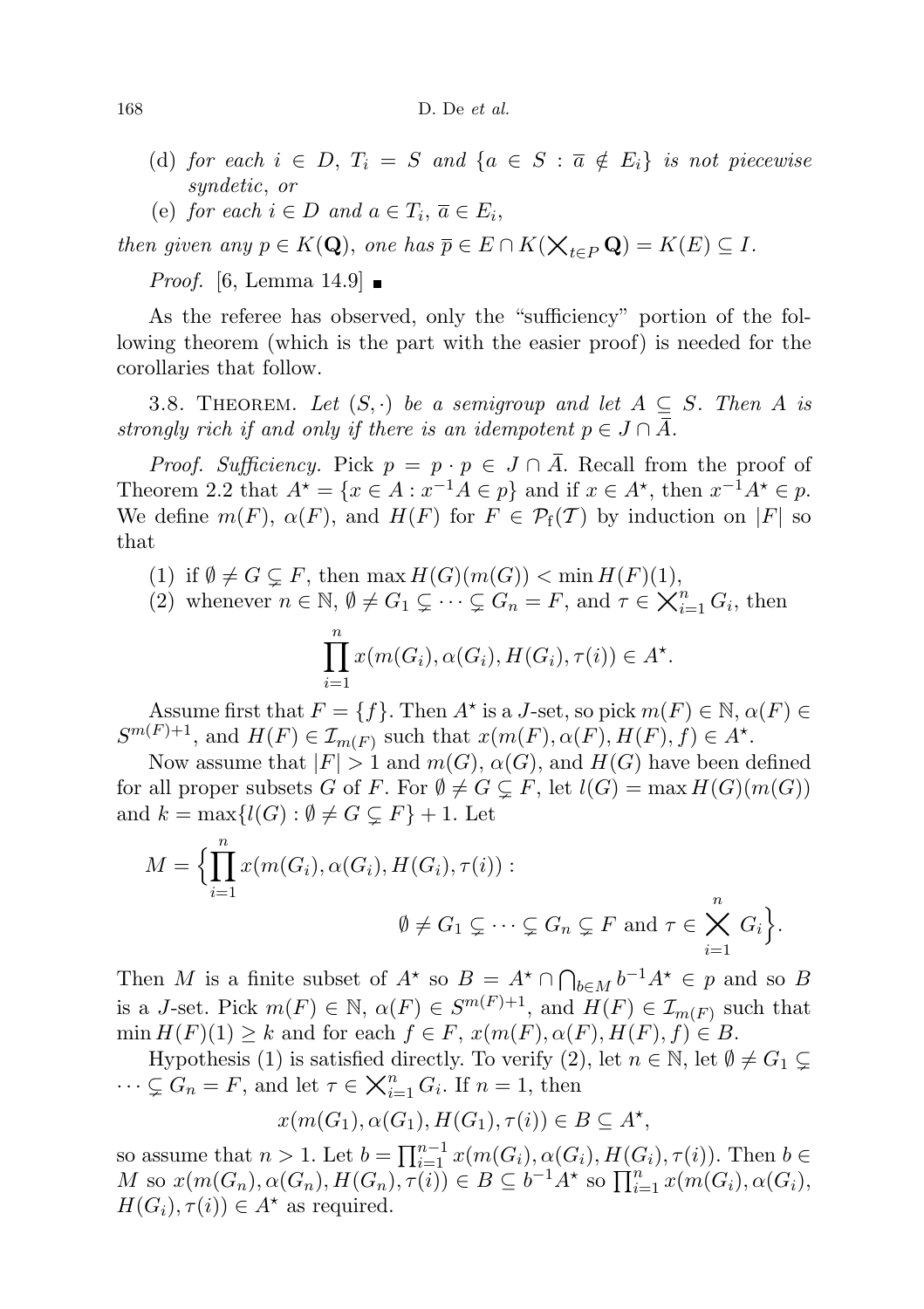Necessity. Pick

$$
m: \mathcal{P}_f(\mathcal{T}) \to \mathbb{N}, \quad \alpha \in \mathbb{X} \quad S^{m(F)+1}, \quad \text{and} \quad H \in \mathbb{X} \quad \mathcal{I}_{m(F)}
$$
  
 $F \in \mathcal{P}_f(\mathcal{T})$ 

as guaranteed by the fact that A is strongly rich. For  $F \in \mathcal{P}_f(\mathcal{T})$  define

$$
T_F = \Big\{\prod_{i=1}^n x(m(F_i), \alpha(F_i), H(F_i), \tau(i)) : n \in \mathbb{N},
$$
  
each  $F_i \in \mathcal{P}_f(\mathcal{T}), F \subsetneq F_1 \subsetneq \cdots \subsetneq F_n, \text{ and } \tau \in \bigtimes_{i=1}^n F_i \Big\}.$ 

Note that if  $F, G \in \mathcal{P}_f(\mathcal{T})$ , then  $T_{F \cup G} \subseteq T_F \cap T_G$ , so  $\mathbf{Q} = \bigcap_{F \in \mathcal{P}_f(\mathcal{T})} \overline{T}_F$  $\neq \emptyset$ . We claim that Q is a subsemigroup of  $\beta S$ . For this it suffices by [6, Theorem 4.20] to show that for all  $F \in \mathcal{P}_f(\mathcal{T})$  and all  $u \in T_F$ , there is some  $G \in \mathcal{P}_f(\mathcal{T})$  such that  $u \cdot T_G \subseteq T_F$ . So let  $F \in \mathcal{P}_f(\mathcal{T})$  and  $u \in T_F$ be given. Pick strictly increasing  $\langle F_i \rangle_{i=1}^n$  in  $\mathcal{P}_f(\mathcal{T})$  such that  $F \subsetneq F_1$  and  $u = \prod_{i=1}^n x(m(F_i), \alpha(F_i), H(F_i), \tau(i))$ . Then  $u \cdot T_{F_n} \subseteq T_F$ .

Now we claim that  $K(\mathbf{Q}) \subseteq \overline{A} \cap J$ , so that any idempotent in  $K(\mathbf{Q})$ establishes the theorem. We see that each  $T_F \subseteq \overline{A}$  so  $\mathbf{Q} \subseteq \overline{A}$ . Let  $p \in K(\mathbf{Q})$ . We need to show that  $p \in J$ , so let  $B \in p$ . We shall show that B is a J-set. So let  $F \in \mathcal{P}_{f}(\mathcal{T})$  and  $k \in \mathbb{N}$  be given. We shall produce  $v \in \mathbb{N}, c \in S^{v+1}$ , and  $M \in \mathcal{I}_v$  such that min  $M(1) \geq k$  and for each  $f \in F$ ,  $x(v, c, M, f) \in B$ . Note that we can assume that  $|F| \geq k$  so if  $G \in \mathcal{P}_{f}(\mathcal{T})$  and  $F \subseteq G$ , then  $\min H(G)(1) \geq k.$ 

We shall apply Lemma 3.7 with  $P = F$  and  $D = \{G \in \mathcal{P}_f(\mathcal{T}) : F \subseteq G\}.$ Note that  $\mathbf{Q} = \bigcap_{G \in D} \overline{T}_G$  as in Lemma 3.7. For  $G \in D$  we shall define a subset  $I_G$  of  $X_{f\in F} S$  as follows. Let  $w \in X_{f\in F} S$ . Then  $w \in I_G$  if and only if there is some  $n \in \mathbb{N} \setminus \{1\}$  such that

- (1) there exist disjoint nonempty sets  $C_1$  and  $C_2$  such that  $\{1, \ldots, n\}$  $C_1 \cup C_2$
- (2) there exist strictly increasing  $\langle G_i \rangle_{i=1}^n$  in  $\mathcal{P}_{f}(\mathcal{T})$  with  $G \subsetneq G_1$ ,
- (3) there exists  $\tau \in \mathsf{X}_{i \in C_1} G_i$ ,

such that for each  $f \in F$ , if  $\gamma_f \in \bigtimes_{i=1}^n G_i$  is defined by

$$
\gamma_f(i) = \begin{cases} \tau(i) & \text{if } i \in C_1, \\ f & \text{if } i \in C_2, \end{cases}
$$

then  $w(f) = \prod_{i=1}^{n} x(m(G_i), \alpha(G_i), H(G_i), \gamma_f(i)).$ For  $G \in D$ , let  $E_G = I_G \cup \{\overline{b} : b \in T_G\}$ .

We claim that  $\langle E_G \rangle_{G \in D}$  and  $\langle I_G \rangle_{G \in D}$  satisfy statements (a), (b), (c), and (e) of Lemma 3.7. Statements (a) and (e) hold trivially.

To verify (b), let  $G \in D$  and  $w \in I_G$ . Pick  $n, C_1, C_2, \langle G_i \rangle_{i=1}^n$ , and  $\tau$  as guaranteed by the fact that  $w \in I_G$ . We claim that  $w \cdot E_{G_n} \subseteq I_G$ . So let  $z \in E_{G_n}.$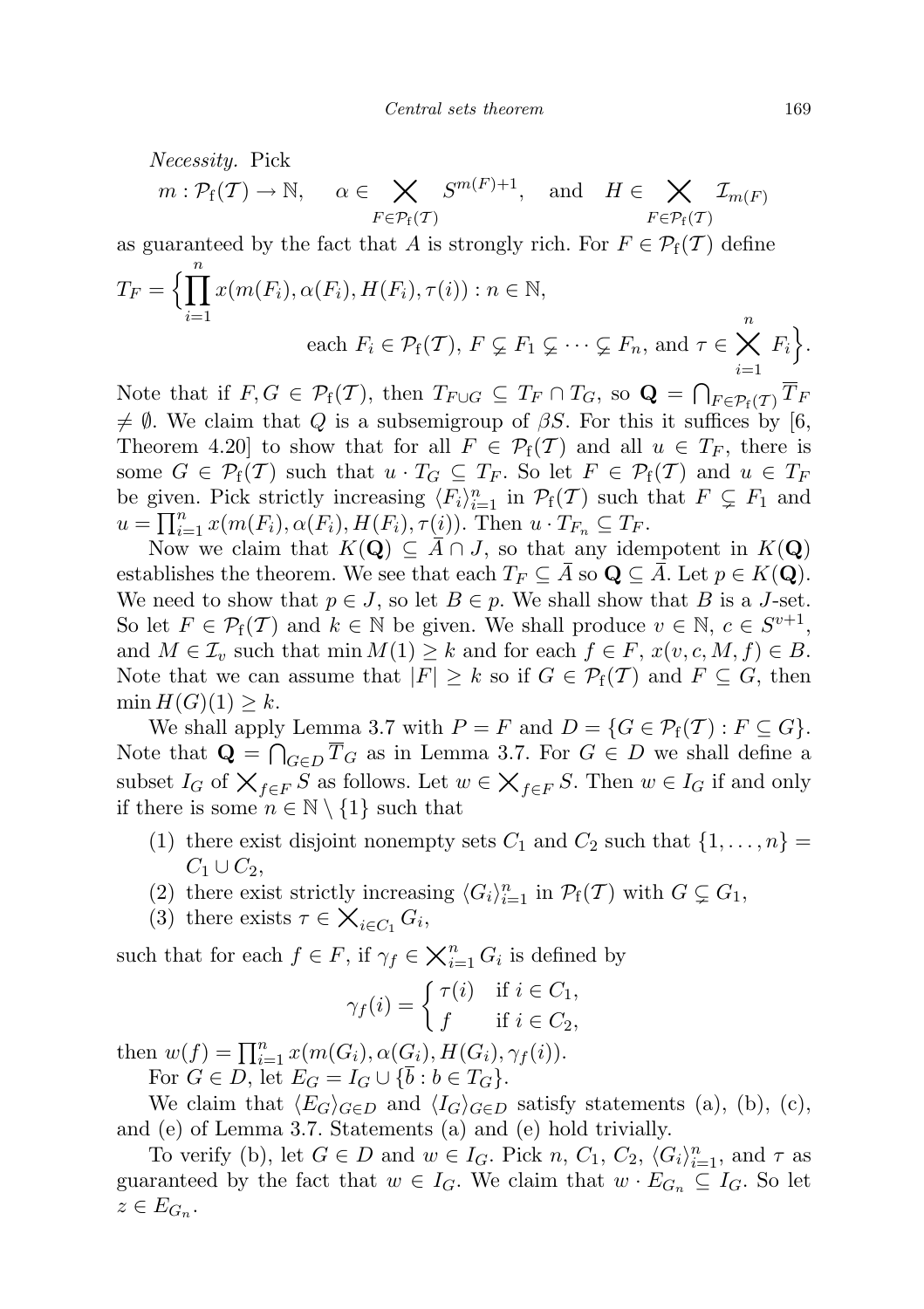Assume first that  $z = \overline{b}$  for some  $b \in T_{G_n}$ . Pick  $n' \in \mathbb{N}$ , strictly increasing  $\langle F_i \rangle_{i=1}^{n'}$  in  $\mathcal{P}_f(\mathcal{T})$  with  $G_n \subsetneq F_1$ , and  $\tau' \in \bigtimes_{i=1}^{n'} F_i$  such that

$$
b = \prod_{i=1}^{n'} x(m(F_i), \alpha(F_i), H(F_i), \tau'(i)).
$$

Let  $C_1'' = C_1 \cup \{n+1, \ldots, n+n'\}$ , and for  $i \in \{1, \ldots, n+n'\}$ , let

$$
L_i = \begin{cases} G_i & \text{if } i \leq n, \\ F_{i-n} & \text{if } i > n. \end{cases}
$$

Define  $\tau'' \in \bigtimes_{i \in C''_1} L_i$  by setting, for  $i \in C''_1$ ,

$$
\tau''(i) = \begin{cases} \tau(i) & \text{if } i \leq n, \\ \tau'(i-n) & \text{if } i > n. \end{cases}
$$

Then  $n + n'$ ,  $C_1''$ ,  $C_2$ ,  $\langle L_i \rangle_{i=1}^{n+n'}$ , and  $\tau''$  establish that  $w \cdot z \in I_G$ .

Now assume that  $z \in I_{G_n}$ . Pick  $n'$ ,  $C'_1$ ,  $C'_2$ ,  $\langle F_i \rangle_{i=1}^{n'}$ , and  $\tau'$  as guaranteed by the fact that  $z \in I_{G_n}$ . Let  $C_1'' = C_1 \cup \{n+i : i \in C_1'\}$ , let  $C_2'' = C_2 \cup \{n+i : i \in C_2''\}$  $i \in C'_2$ , and for  $i \in \{1, \ldots, n+n'\}$  let

$$
L_i = \begin{cases} G_i & \text{if } i \leq n, \\ F_{i-n} & \text{if } i > n. \end{cases}
$$

Define  $\tau'' \in \bigtimes_{i \in C''_1} L_i$  by setting, for  $i \in C''_1$ ,

$$
\tau''(i) = \begin{cases} \tau(i) & \text{if } i \leq n, \\ \tau'(i-n) & \text{if } i > n. \end{cases}
$$

Then  $n + n'$ ,  $C_1'', C_2'', \langle L_i \rangle_{i=1}^{n+n'}$ , and  $\tau''$  establish that  $w \cdot z \in I_G$ .

To verify (c) let  $G \in D$  and  $w \in E_G \setminus I_G$ . Pick  $b \in T_G$  such that  $w = \overline{b}$ . Pick  $n \in \mathbb{N}$ , strictly increasing  $\langle G_i \rangle_{i=1}^n$  in  $\mathcal{P}_f(\mathcal{T})$  with  $G \subsetneq G_1$ , and  $\tau \in \mathcal{X}_{i=1}^n G_i$  such that  $b = \prod_{i=1}^n x(m(G_i), \alpha(G_i), H(G_i), \tau(i))$ . Then as above one has  $w \cdot E_{G_n} \subseteq E_G$  and  $w \cdot I_{G_n} \subseteq I_G$ .

It follows from Lemma 3.7 that  $\overline{p} \in I = \bigcap_{G \in D} \overline{I}_G$ . Now  $X_{f \in F} \overline{B}$  is a neighborhood of  $\bar{p}$  so pick  $w \in I_F \cap \mathsf{X}_{f \in F}$   $\overline{B}$ . Pick  $n, C_1, C_2, \langle G_i \rangle_{i=1}^n$ , and  $\tau \in \mathsf{X}_{i \in C_1} G_i$  as guaranteed by the fact that  $w \in I_F$ . Let  $r = |C_2|$ and let  $h_1, \ldots, h_r$  be the elements of  $C_2$  listed in increasing order. Let  $v =$  $\sum_{i=1}^r m(G_{h_i})$ . If  $h_1 = 1$ , let  $c(1) = \alpha(G_1)(1)$ . If  $h_1 > 1$ , let

$$
c(1) = \prod_{i=1}^{h_1-1} (x(m(G_i), \alpha(G_i), H(G_i), \tau(i))) \cdot \alpha(G_{h_1})(1).
$$

For  $1 < j \le m(G_{h_1})$  let  $c(j) = \alpha(G_{h_1})(j)$  and  $M(j) = H(G_{h_1})(j)$ . Now let  $s \in \{1, ..., r-1\}$  and  $u = \sum_{i=1}^{s} m(G_{h_i})$ . If  $h_{s+1} = h_s + 1$  let  $c(u + 1) = \alpha(G_{h_s})(m(G_{h_s}) + 1) \cdot \alpha(G_{h_{s+1}})(1).$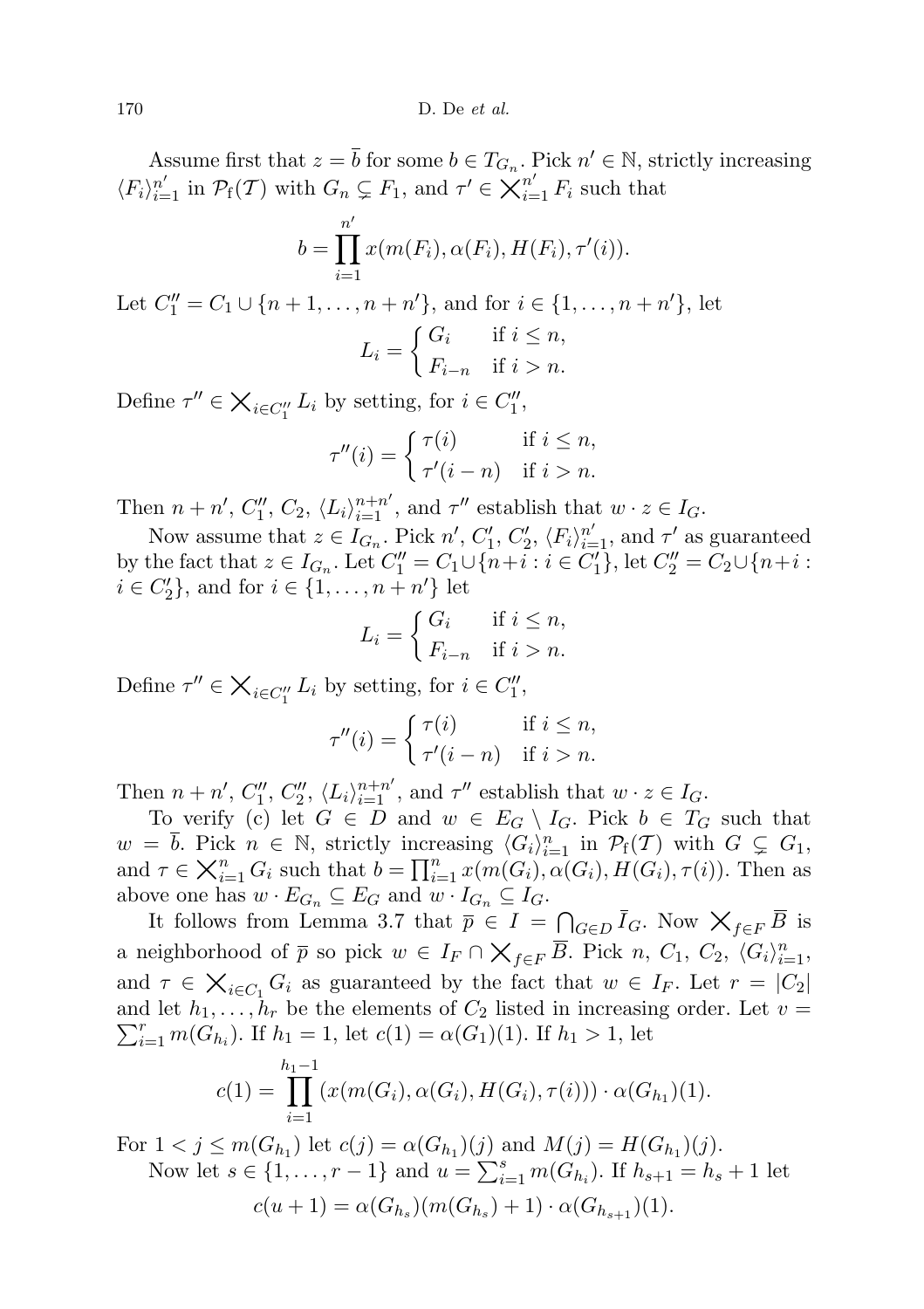If 
$$
h_{s+1} > h_s + 1
$$
, let  
\n
$$
c(u+1) = \alpha(G_{h_s})(m(G_{h_s}) + 1) \cdot \left( \prod_{i=h_s+1}^{h_{s+1}-1} x(m(G_i), \alpha(G_i), H(G_i), \tau(i)) \right) \cdot \alpha(G_{h_{s+1}})(1).
$$

And for  $u < j \le \sum_{i=1}^{s+1} m(G_{h_i})$ , let  $M(j) = H(G_{h_{s+1}})(j-u)$ . If  $h_r = n$ , let  $c(v+1) = \alpha(G_n)(m(G_n)+1)$ . If  $h_r < n$ , let

$$
c(v+1) = \alpha(G_{h_r})(m(G_{h_r}) + 1) \cdot \prod_{i=h_r+1}^{n} (x(m(G_i), \alpha(G_i), H(G_i), \tau(i))).
$$

Then  $c \in S^{v+1}$ ,  $M \in \mathcal{I}_v$  such that  $\min M(1) \geq k$ , and for each  $f \in F$ ,  $x(v, c, M, f) \in B$  as required.

3.9. COROLLARY. Let  $(S, \cdot)$  be a semigroup. Every quasi-central subset of S is strongly rich.

*Proof.* Apply Theorems 3.5 and 3.8.

We isolate the following corollary with a full statement of the conclusion because it is the new Central Sets Theorem.

3.10. COROLLARY. Let  $(S, \cdot)$  be a semigroup and let C be a central subset of S. There exist  $m : \mathcal{P}_f(\mathcal{T}) \to \mathbb{N}, \alpha \in \mathbb{X}_{F \in \mathcal{P}_f(\mathcal{T})} S^{m(F)+1}$ , and  $H \in \bigtimes_{F \in \mathcal{P}_{f}(\mathcal{T})} \mathcal{I}_{m(F)}$  such that

- (1) if  $F, G \in \mathcal{P}_f(\mathcal{T})$  and  $F \subsetneq G$ , then  $\max H(F)(m(F)) < \min H(G)(1)$ ,
- (2) whenever  $n \in \mathbb{N}$ ,  $G_1, \ldots, G_n \in \mathcal{P}_{f}(T)$ ,  $G_1 \subsetneq \cdots \subsetneq G_n$ , and for each  $i \in \{1, \ldots, n\}, \, \langle y_{i,t} \rangle_{t=1}^{\infty} \in G_i, \text{ one has}$

$$
\prod_{i=1}^{n} x(m(G_i), \alpha(G_i), H(G_i), \langle y_{i,t} \rangle_{t=1}^{\infty}) \in C.
$$

*Proof.* A central set is quasi-central.

Theorem 4.4 below gives an example of a rich set in the free semigroup on  $\omega_1$  generators which is not strongly rich.

By Theorem 3.8, the example of [5, Theorem 5.5] of a subset of N which is rich and not quasi-central is in fact strongly rich. By Theorems 3.6 and 3.8 the example given in Theorem 4.4 of a subset of the free semigroup on  $\omega_1$  generators is a member of an idempotent in  $J_Y$  for each  $Y \in \mathcal{Y}$  but is not a member of any idempotent in J.

4. Strength of the versions of the Central Sets Theorem in noncommutative semigroups. Each of Theorems 1.1 and 1.4 has natural noncommutative versions which we now state. They are, of course, each corollaries of Theorem 3.2.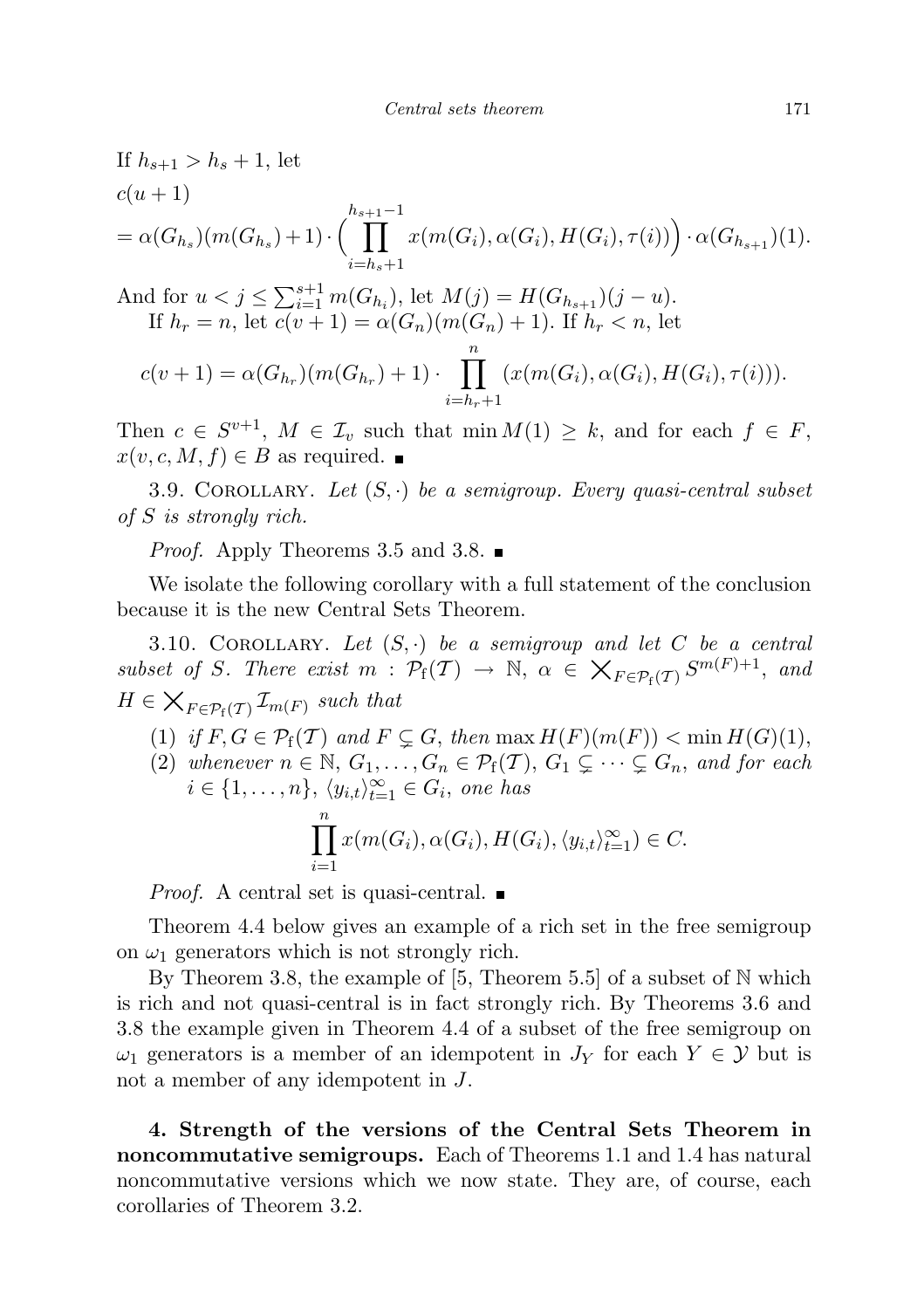4.1. THEOREM. Let S be a semigroup, let  $Z \in \mathcal{P}_f(\mathcal{T})$ , and let C be a central subset of S. There exist sequences  $\langle m(n) \rangle_{n=1}^{\infty}$ ,  $\langle a(n) \rangle_{n=1}^{\infty}$ , and  $\langle H(n) \rangle_{n=1}^{\infty}$ such that

- (1) for each  $n \in \mathbb{N}$ ,  $m(n) \in \mathbb{N}$ ,  $a(n) \in S^{m(n)+1}$ ,  $H(n) \in \mathcal{I}_{m(n)}$ , and  $\max H(n)(m(n)) < \min H(n+1)(1),$
- (2) for each  $f \in Z$  and  $F \in \mathcal{P}_{f}(\mathbb{N}), \prod_{n \in F} x(m(n), a(n), H(n), f) \in A$ .

4.2. THEOREM. Let S be a semigroup, let  $Z \in \mathcal{P}_f(\mathcal{T})$ , and let C be a central subset of S. There exist sequences  $\langle m(n) \rangle_{n=1}^{\infty}$ ,  $\langle a(n) \rangle_{n=1}^{\infty}$ , and  $\langle H(n) \rangle_{n=1}^{\infty}$ such that

- (1) for each  $n \in \mathbb{N}$ ,  $m(n) \in \mathbb{N}$ ,  $a(n) \in S^{m(n)+1}$ ,  $H(n) \in \mathcal{I}_{m(n)}$ , and  $\max H(n)(m(n)) < \min H(n+1)(1),$
- (2) for each  $F \in \mathcal{P}_{f}(\mathbb{N})$  and  $f : F \to Z$ ,

$$
\prod_{n \in F} x(m(n), a(n), H(n), f(n)) \in A.
$$

We now show that Theorems 4.1, 4.2, 3.2, and Corollary 3.10 are strictly increasing in strength. For the following, recall that any ordinal is the set of its predecessors. In particular, the cardinal  $\omega_1$  is the set of countable ordinals.

4.3. THEOREM. Let S be the free semigroup on the alphabet  $\mathfrak{c}$ . There exist subsets A and B of S such that A satisfies the conclusion of Theorem 4.1 but not that of Theorem 4.2, and B satisfies the conclusion of Theorem 4.2 but not that of Theorem 3.2.

*Proof.* Enumerate  $\mathcal{P}_f(\mathcal{T})$  as  $\langle Z_{\sigma} \rangle_{\sigma < \mathfrak{c}}$ . Choose an injective mapping  $\sigma \mapsto$  $z_{\sigma}$  from c to c \  $\omega$  such that if  $f \in Z_{\sigma}$ ,  $n \in \mathbb{N}$ , and  $\delta$  occurs in  $f(n)$ , then  $\delta < z_{\sigma}.$ 

Let  $A_{\sigma} = {\prod_{n \in F} z_{\sigma}^{2^n - 1} f(n) z_{\sigma} : F \in \mathcal{P}_{f}(\mathbb{N}) \text{ and } f \in Z_{\sigma}}$  and  $A =$  $\bigcup_{\sigma<\mathfrak{c}} A_{\sigma}$ . To see that A satisfies the conclusion of Theorem 4.1, let Z in  $\mathcal{P}_f(\mathcal{T})$  be given and pick  $\sigma < \mathfrak{c}$  such that  $Z = Z_{\sigma}$ . For each  $n \in \mathbb{N}$ , let  $m(n) = 1$ ,  $a(n) = (z_\sigma^{2^{n}-1}, z_\sigma)$ , and  $H(n) = (\lbrace n \rbrace)$ . Then for  $n \in \mathbb{N}$ and  $f \in Z$ ,  $x(m(n), a(n), H(n), f) = z_{\sigma}^{2^{n}-1} f(n) z_{\sigma}$ , so for each  $F \in \mathcal{P}_{f}(\mathbb{N})$ , and  $f \in \mathbb{Z}$ ,  $x(m(n), a(n), H(n), J) - z_{\sigma}$ <br>  $\prod_{n \in F} x(m(n), a(n), H(n), f) \in A$ .

Now suppose that A satisfies the conclusion of Theorem 4.2. Let  $g_1(n)$ = 1 and  $g_2(n) = 2$  for all  $n \in \mathbb{N}$  and let  $Z = \{g_1, g_2\}$ . Pick sequences  $\langle m(n) \rangle_{n=1}^{\infty}$ ,  $\langle a(n) \rangle_{n=1}^{\infty}$ , and  $\langle H(n) \rangle_{n=1}^{\infty}$  as guaranteed for Z. Pick  $\sigma < \mathfrak{c}$ such that  $x(m(1), a(1), H(1), g_1) \in A_\sigma$ . Pick  $r \in \mathbb{N}$  such that  $2^{r-1} > |Z_\sigma|$ . Words in  $A_{\sigma}$  begin and end with  $z_{\sigma}$ . Therefore, given  $f: \{1, \ldots, r\} \rightarrow$  ${g_1, g_2}$  with  $f(1) = g_1$ , there exist  $F \in \mathcal{P}_f(\mathbb{N})$  and  $h \in \mathbb{Z}_{\sigma}$  such that  $\prod_{i=1}^r x(m(i), a(i), H(i), f(i)) = \prod_{n \in F} z_{\sigma}^{2^{n}-1} h(n) z_{\sigma}$ . Let d be the number of occurrences of  $z_{\sigma}$  in  $\prod_{i=1}^{r} \prod_{j=1}^{m(i)+1} a(i)(j)$ . Then  $d = \sum_{n \in F} 2^{n}$  so F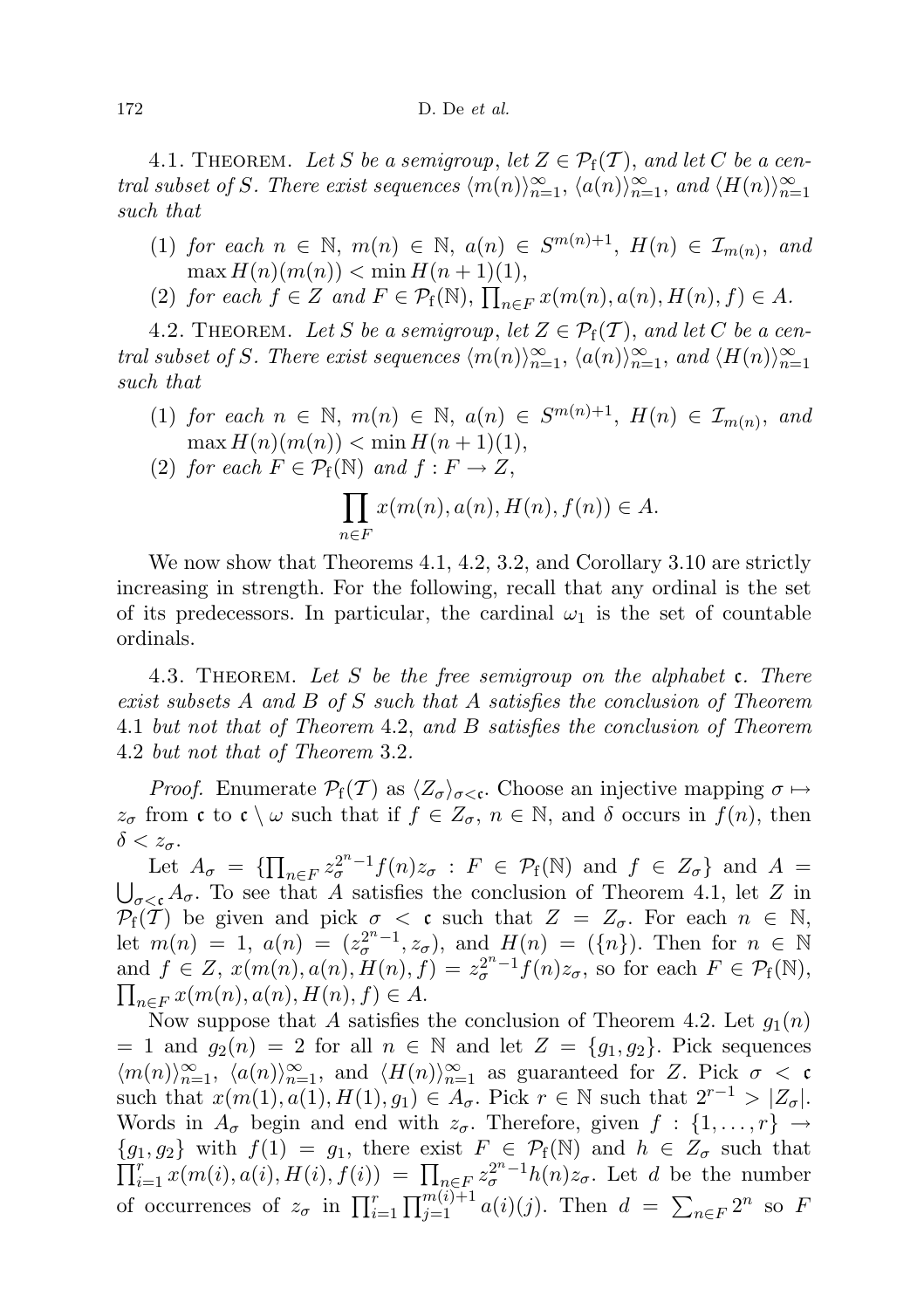does not depend on f. But there are  $2^{r-1}$  distinct products of the form  $\prod_{i=1}^r x(m(i), a(i), H(i), f(i))$  where  $f : \{1, \ldots, r\} \to \{g_1, g_2\}$  and  $f(1) = g_1$ while there are only at most  $|Z_{\sigma}|$  distinct products  $\prod_{n\in F} z_{\sigma}^{2^n-1} h(n)z_{\sigma}$  for  $h \in Z_{\sigma}$ , a contradiction.

Now let  $B_{\sigma} = \{\prod_{n \in F} z_{\sigma}^{2^n - 1} f(n)(n)z_{\sigma} : F \in \mathcal{P}_{f}(\mathbb{N}) \text{ and } f : F \to Z_{\sigma}\}\$ and  $B = \bigcup_{\sigma < \mathfrak{c}} B_{\sigma}$ . To see that B satisfies the conclusion of Theorem 4.2, let  $Z \in \mathcal{P}_f(\mathcal{T})$  be given and pick  $\sigma < \mathfrak{c}$  such that  $Z = Z_{\sigma}$ . For each  $n \in \mathbb{N}$ , let  $m(n) = 1, a(n) = (z_\sigma^{2^{n}-1}, z_\sigma), \text{ and } H(n) = (\{n\}).$  Then for  $n \in \mathbb{N}$ and  $f: F \to Z$ ,  $x(m(n), a(n), H(n), f(n)) = z_{\sigma}^{2^{n}-1} f(n)(n) z_{\sigma}$ , so for each  $F \in \mathcal{P}_{f}(\mathbb{N}),$ 

$$
\prod_{n \in F} x(m(n), a(n), H(n), f(n)) \in B.
$$

To see that B does not satisfy the conclusion of Theorem 3.2, for each  $l, n \in \mathbb{N}$  let  $g_l(n) = l$ . Suppose we have sequences  $\langle m(n) \rangle_{n=1}^{\infty}$ ,  $\langle a(n) \rangle_{n=1}^{\infty}$ , and  $\langle H(n) \rangle_{n=1}^\infty$  such that

- (1) for each  $n \in \mathbb{N}$ ,  $m(n) \in \mathbb{N}$ ,  $a(n) \in S^{m(n)+1}$ ,  $H(n) \in \mathcal{I}_{m(n)}$ , and  $\max H(n)(m(n)) < \min H(n+1)(1),$
- (2) for each  $f \in \Phi$  and  $F \in \mathcal{P}_{f}(\mathbb{N}), \prod_{n \in F} x(m(n), a(n), H(n), g_{f(n)}) \in B$ .

Pick  $\sigma < \mathfrak{c}$  such that  $b = x(m(1), a(1), H(1), g_1) \in B_{\sigma}$ . Pick  $r \in \mathbb{N}$ such that  $r > |Z_{\sigma}|$ . For  $i \in \{1, \ldots, r\}$  let  $c_i = x(m(r), a(r), H(r), g_i)$ . Then for each  $i \in \{1, \ldots, r\}, c_i \in B$  and  $bc_i \in B$ . Since b begins with  $z_{\sigma}$  and each element of B begins and ends with the same letter,  $c_i$  ends with  $z_\sigma$ and therefore  $c_i \in B_{\sigma}$ . Assume that  $H(r) = (L_1, \ldots, L_{m(r)})$  and for  $j \in$  $\{1, \ldots, m(r)\}\,$  let  $l_j = |L_j|$ . Then for each  $i \in \{1, \ldots, r\}\,$ 

$$
c_i = a(r)(1)i^{l_1}a(r)(2)i^{l_2}\cdots i^{l_{m(r)}}a(r)(m(r)+1).
$$

Let d be the number of occurrences of  $z_{\sigma}$  in  $\prod_{j=1}^{m(r)+1} a(r)(j)$ . If  $d = \sum_{n \in F} 2^n$ , then for each  $i \in \{1, ..., r\}$ , we have  $c_i = \prod_{n \in F} z_{\sigma}^{2^n - 1} h_i(n)(n) z_{\sigma}$  for some  $h_i: F \to Z_\sigma.$ 

We see that  $z_{\sigma}$  occurs in  $a(r)(1)$  and in  $a(r)(m(r) + 1)$ . Let j be the least member of  $\{2,\ldots,m(r)+1\}$  such that  $z_{\sigma}$  occurs in  $a(r)(j)$ . Then  $a(r)(1) = uz_{\sigma}^{2^n-1}v$  and  $a(r)(j) = wz_{\sigma}y$  where  $n \in F$ , v and w are possibly empty words over the letters less than  $z_{\sigma}$ , u and y are possibly empty words over the letters less than or equal to  $z_{\sigma}$ , and u is either empty or ends in a single occurrence of  $z_{\sigma}$ . (Recall that if  $g \in Z_{\sigma}$ ,  $n \in \mathbb{N}$ , and  $\delta$  occurs in  $g(n)$ , then  $\delta < z_{\sigma}$ .)

Thus for each  $i \in \{1, \ldots, r\},\$ 

$$
z_{\sigma}^{2^{n}-1}h_i(n)(n)z_{\sigma} = z_{\sigma}^{2^{n}-1}v i^{l_1} a(r)(2) \cdots a(r)(j-1)i^{l_{j-1}}w z_{\sigma}.
$$

Therefore there are r distinct values for  $h_i(n)(n)$ , while each  $h_i(n) \in Z_{\sigma}$ , a contradiction.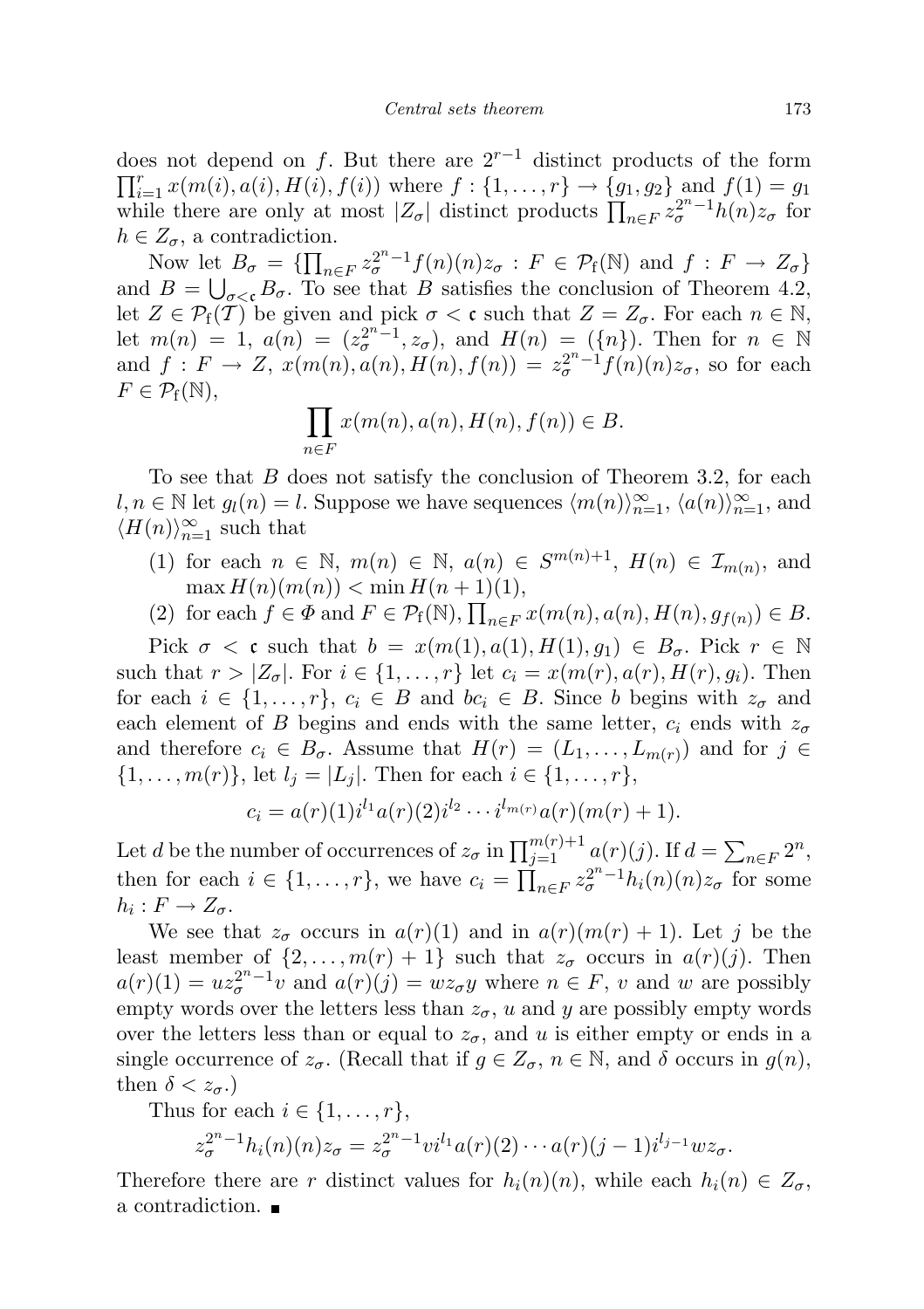4.4. THEOREM. Let S be the free semigroup on the alphabet  $\omega_1$ . There is a subset C of S such that satisfies the conclusion of Theorem 3.2, but not that of Corollary 3.10.

*Proof.* For each  $\lambda < \omega_1$ , let  $S_\lambda$  denote the free semigroup on  $\{ \iota < \omega_1 :$  $i \leq \lambda$ , regarded as a subsemigroup of S. Let

$$
C=\bigcup_{\lambda<\omega_1}\lambda S_\lambda.
$$

So C is the set of words s in S whose first letter is greater than or equal to any other letter in s. We observe that, for each  $\lambda < \omega_1$ ,  $\lambda S_\lambda$  is central in  $S_\lambda$ , because it is a right ideal of  $S_\lambda$ . If  $Y = \langle \langle y_{i,t} \rangle_{t=1}^\infty \rangle_{i=1}^\infty \in \mathcal{Y}$ , we can choose  $\lambda < \omega_1$  such that  $\{y_{i,t} : i, t \in \mathbb{N}\} \subseteq S_\lambda$ . It follows from Theorem 3.2 applied to the semigroup  $S_{\lambda}$  that C satisfies the conclusion of Theorem 3.2.

We claim that C does not satisfy the conclusion of Corollary 3.10. To see this, suppose that, on the contrary, there exist functions  $m$ ,  $\alpha$  and H satisfying that conclusion. Choose  $F = \{f\} \in \mathcal{P}_f(\mathcal{T})$ . Then choose  $\lambda < \omega_1$ such that  $x(m(F), \alpha(F), H(F), f) \in \lambda S_\lambda$ . Choose  $\mu$  satisfying  $\lambda < \mu < \omega_1$ . Put  $g = \langle \mu, \mu, \ldots \rangle$  and  $G = \{f, g\} \in \mathcal{P}_f(\mathcal{T})$ .

We are assuming that

 $s = x(m(F), \alpha(F), H(F), f)x(m(G), \alpha(G), H(G), g) \in \nu S_{\nu}$ 

for some  $\nu < \omega_1$ . This implies that the first letter of s is  $\nu$  and hence that  $\nu = \lambda$ , because the first letter of s is equal to the first letter of  $x(m(F), \alpha(F), H(F), f)$ . However,  $\mu$  occurs in s and hence  $\mu \leq \lambda$ , a contradiction.  $\blacksquare$ 

Notice that none of our examples involve a countable semigroup S.

4.5. QUESTION. Do there exist a countable semigroup S and a subset C of S satisfying the conclusion of one of Theorems 4.1, 4.2, or 3.2, but not of one or all of the stronger statements?

## References

- [1] V. Bergelson and N. Hindman, Nonmetrizable topological dynamics and Ramsey theory, Trans. Amer. Math. Soc. 320 (1990), 293–320.
- $[2] \quad -$ , Ramsey theory in non-commutative semigroups, ibid. 330 (1992), 433-446.
- [3] H. Furstenberg, Recurrence in Ergodic Theory and Combinatorial Number Theory, Princeton Univ. Press, Princeton, 1981.
- [4] H. Furstenberg and Y. Katznelson, Idempotents in compact semigroups and Ramsey theory, Israel J. Math. 68 (1989), 257–270.
- [5] N. Hindman, A. Maleki, and D. Strauss, Central sets and their combinatorial characterization, J. Combin. Theory Ser. A 74 (1996), 188–208.
- [6] N. Hindman and D. Strauss, Algebra in the Stone–Cech Compactification: Theory and Applications, de Gruyter, Berlin, 1998.